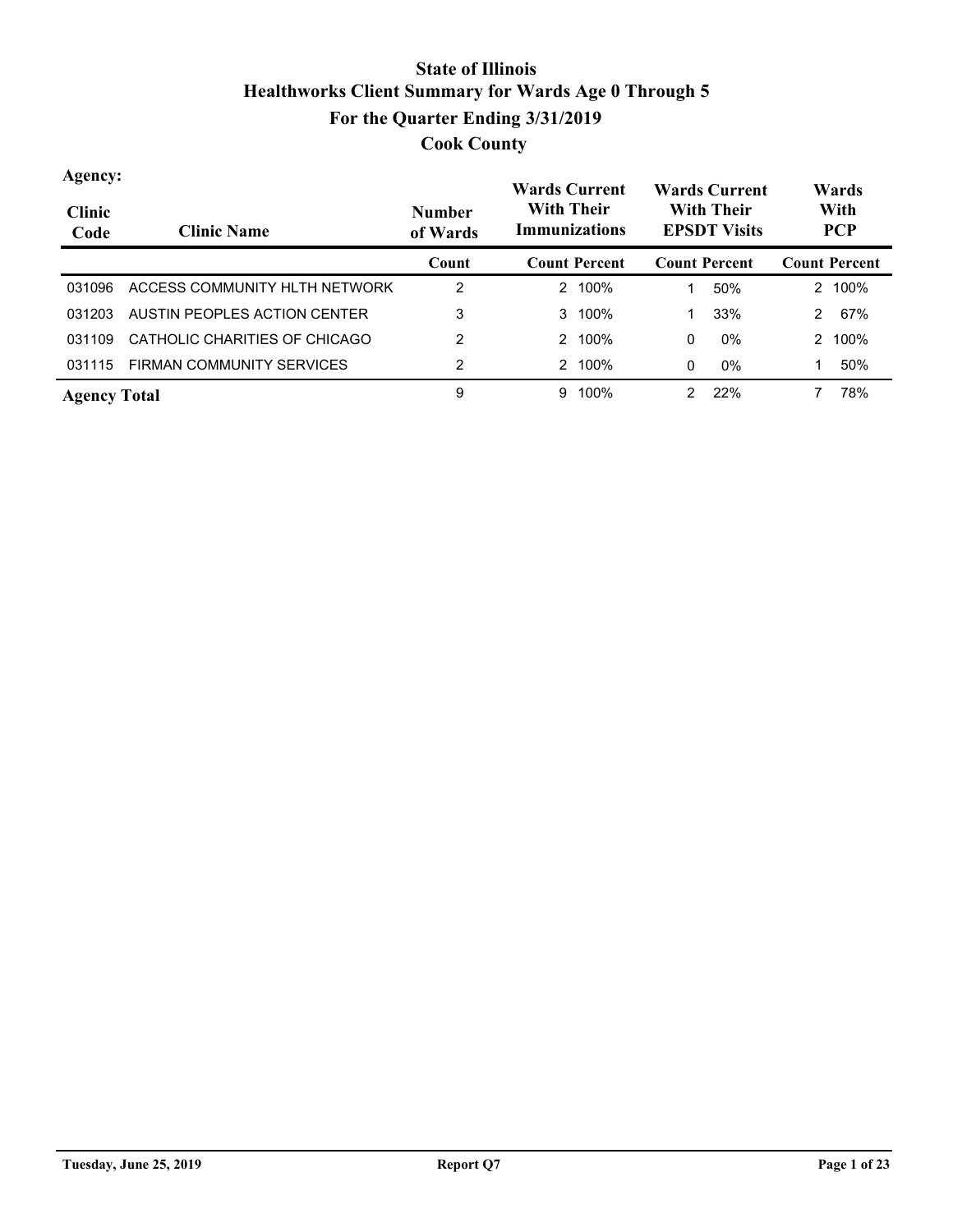| <b>Agency: HEALTHWORKS</b> |                                |                           | <b>Wards Current</b>               |                      |                                          | <b>Wards Current</b> |     | Wards                |  |
|----------------------------|--------------------------------|---------------------------|------------------------------------|----------------------|------------------------------------------|----------------------|-----|----------------------|--|
| <b>Clinic</b><br>Code      | <b>Clinic Name</b>             | <b>Number</b><br>of Wards | With Their<br><b>Immunizations</b> |                      | <b>With Their</b><br><b>EPSDT Visits</b> |                      |     | With<br><b>PCP</b>   |  |
|                            |                                | Count                     |                                    | <b>Count Percent</b> |                                          | <b>Count Percent</b> |     | <b>Count Percent</b> |  |
| 031028                     | CDPH - ENGLEWOOD HC            | 10                        | 10                                 | 100%                 | 9                                        | 90%                  | 10  | 100%                 |  |
| 031017                     | CDPH - LOWER WEST SIDE HC(WIC) | 6                         | 6                                  | 100%                 | 6                                        | 100%                 | 6   | 100%                 |  |
| 031018                     | CDPH - WEST GARFIELD HC        | 23                        | 21                                 | 91%                  | 22                                       | 96%                  | 23  | 100%                 |  |
| 031202                     | CDPH - WOODLAWN OUTPOST        | 26                        | 25                                 | 96%                  | 16                                       | 62%                  | 26  | 100%                 |  |
| 031001                     | CDPH UPTOWN NEIGHBOR HC        | 24                        | 22                                 | 92%                  | 23                                       | 96%                  | 24  | 100%                 |  |
| 031137                     | HUMAN RESOURCES DEV INSTITUTE  | 383                       | 379                                | 99%                  | 296                                      | 77%                  | 383 | 100%                 |  |
| 031093                     | <b>SINAI CI-KLING</b>          | 31                        | 27                                 | 87%                  | 28                                       | 90%                  | 29  | 94%                  |  |
| 031121                     | SINAI-S.KEDZIE/CDPH-WESTSIDEHP | 236                       | 235                                | 100%                 | 227                                      | 96%                  | 236 | 100%                 |  |
| 031380                     | <b>WES HEALTH SYSTEM</b>       | 145                       | 144                                | 99%                  | 100                                      | 69%                  | 141 | 97%                  |  |
| <b>Agency Total</b>        |                                | 884                       | 869                                | 98%                  | 727                                      | 82%                  | 878 | 99%                  |  |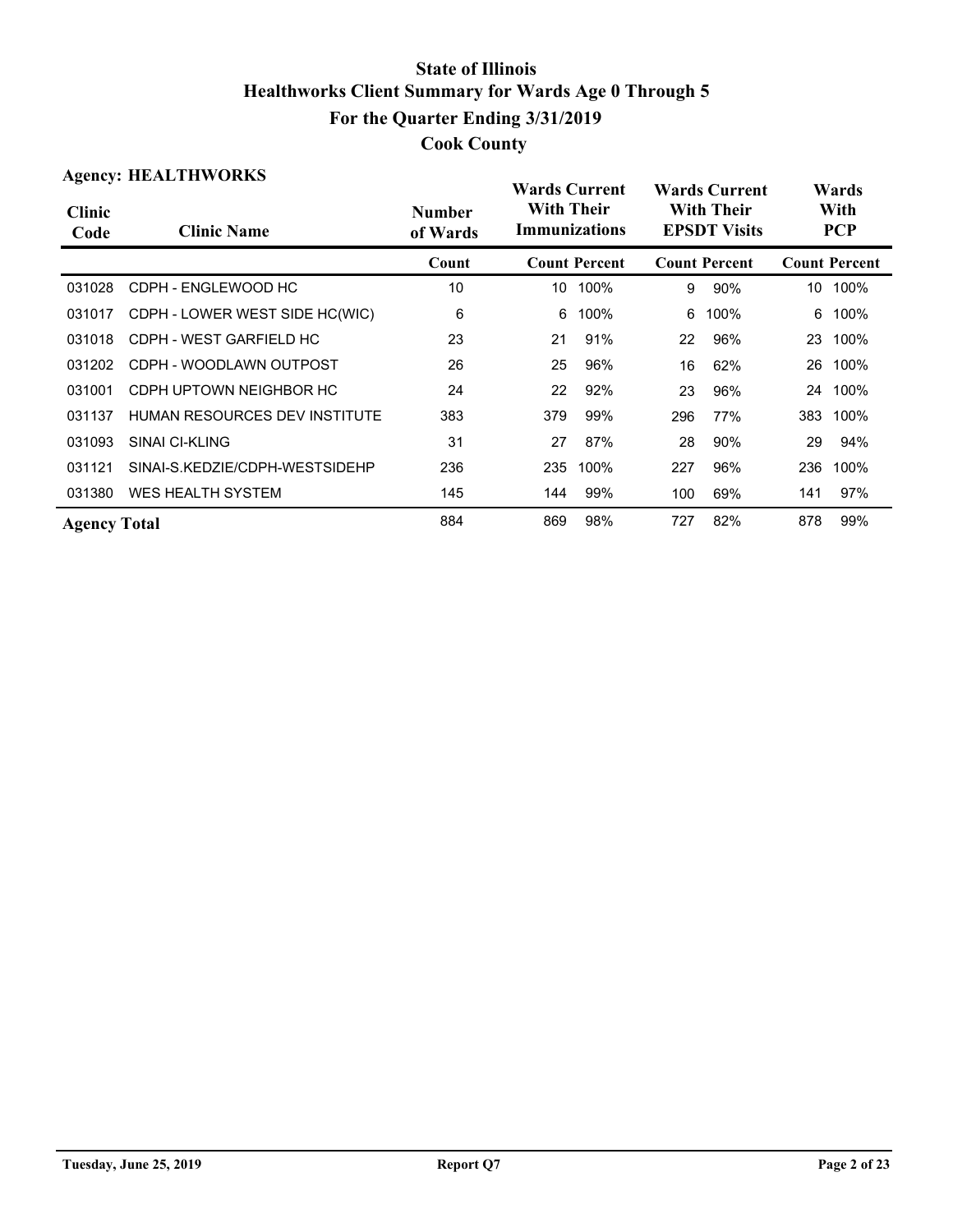| <b>Agency: HEALTHWORKS</b> |                    |                           | <b>Wards Current</b>                      | <b>Wards Current</b>                     | Wards                |
|----------------------------|--------------------|---------------------------|-------------------------------------------|------------------------------------------|----------------------|
| <b>Clinic</b><br>Code      | <b>Clinic Name</b> | <b>Number</b><br>of Wards | <b>With Their</b><br><b>Immunizations</b> | <b>With Their</b><br><b>EPSDT Visits</b> | With<br><b>PCP</b>   |
|                            |                    | Count                     | <b>Count Percent</b>                      | <b>Count Percent</b>                     | <b>Count Percent</b> |
| <b>Cook County Total</b>   |                    | 893                       | 98%<br>878                                | 82%<br>729                               | 99%<br>885           |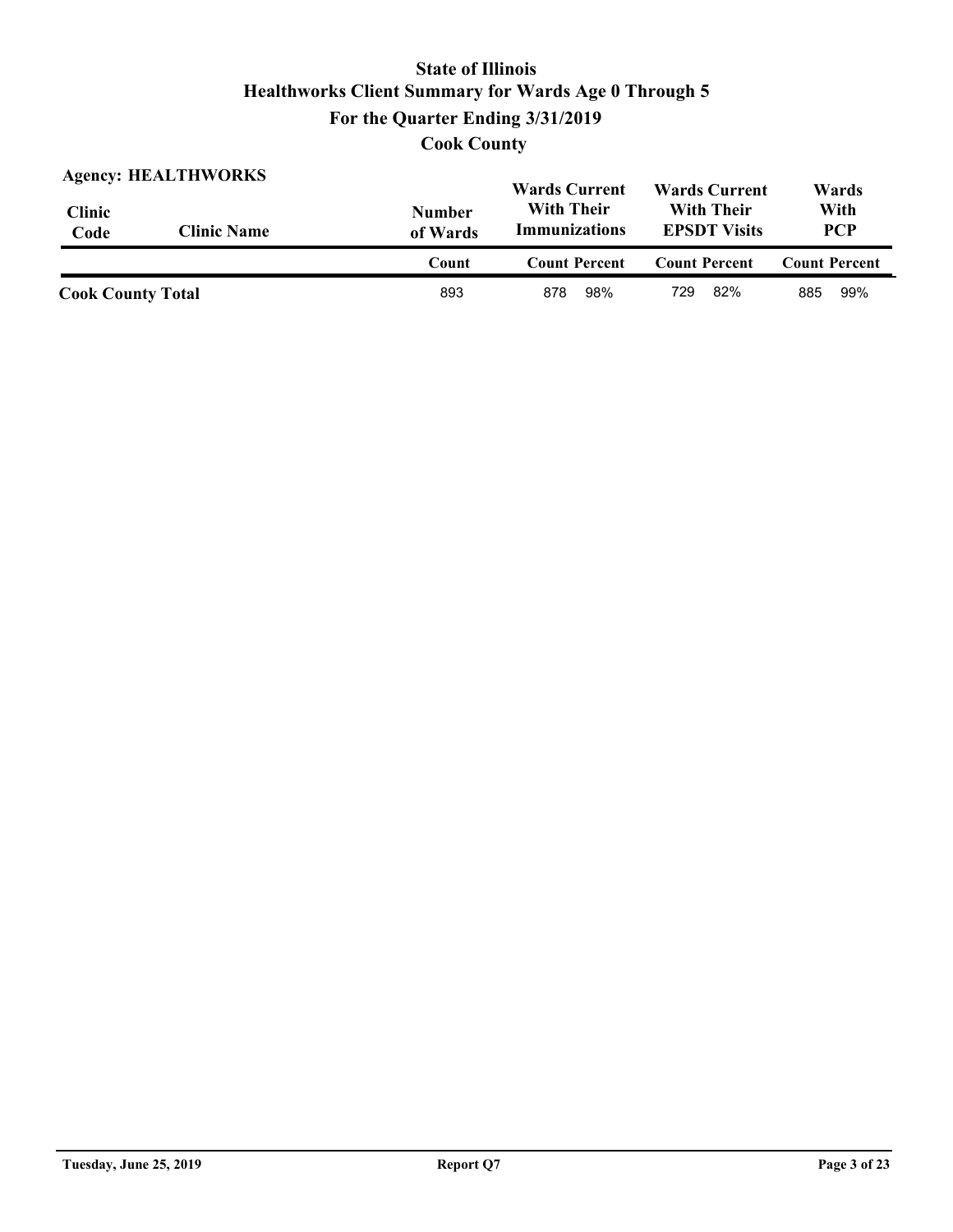| <b>Agency: ADAMS CHD</b> |                     |                           | <b>Wards Current</b>                      |                      | <b>Wards Current</b> |                      | Wards |                      |  |                                          |  |                    |
|--------------------------|---------------------|---------------------------|-------------------------------------------|----------------------|----------------------|----------------------|-------|----------------------|--|------------------------------------------|--|--------------------|
| <b>Clinic</b><br>Code    | <b>Clinic Name</b>  | <b>Number</b><br>of Wards | <b>With Their</b><br><b>Immunizations</b> |                      |                      |                      |       |                      |  | <b>With Their</b><br><b>EPSDT Visits</b> |  | With<br><b>PCP</b> |
|                          |                     | Count                     |                                           | <b>Count Percent</b> |                      | <b>Count Percent</b> |       | <b>Count Percent</b> |  |                                          |  |                    |
| 001001                   | <b>ADAMS CHD</b>    | 91                        | 90                                        | 99%                  | 89                   | 98%                  | 91    | 100%                 |  |                                          |  |                    |
| 061001                   | <b>GREENE CHD</b>   | 15                        | 15                                        | 100%                 | 15                   | 100%                 | 15    | 100%                 |  |                                          |  |                    |
| 083005                   | <b>JERSEY CHD</b>   | 28                        | 28                                        | 100%                 | 27                   | 96%                  | 28    | 100%                 |  |                                          |  |                    |
| 149001                   | PIKE CHD            | 6                         | 6                                         | 100%                 | 5                    | 83%                  | 6     | 100%                 |  |                                          |  |                    |
| 169002                   | <b>SCHUYLER CHD</b> | 1                         |                                           | 100%                 | 1                    | 100%                 |       | 100%                 |  |                                          |  |                    |
| <b>Agency Total</b>      |                     | 141                       | 140                                       | 99%                  | 137                  | 97%                  | 141   | 100%                 |  |                                          |  |                    |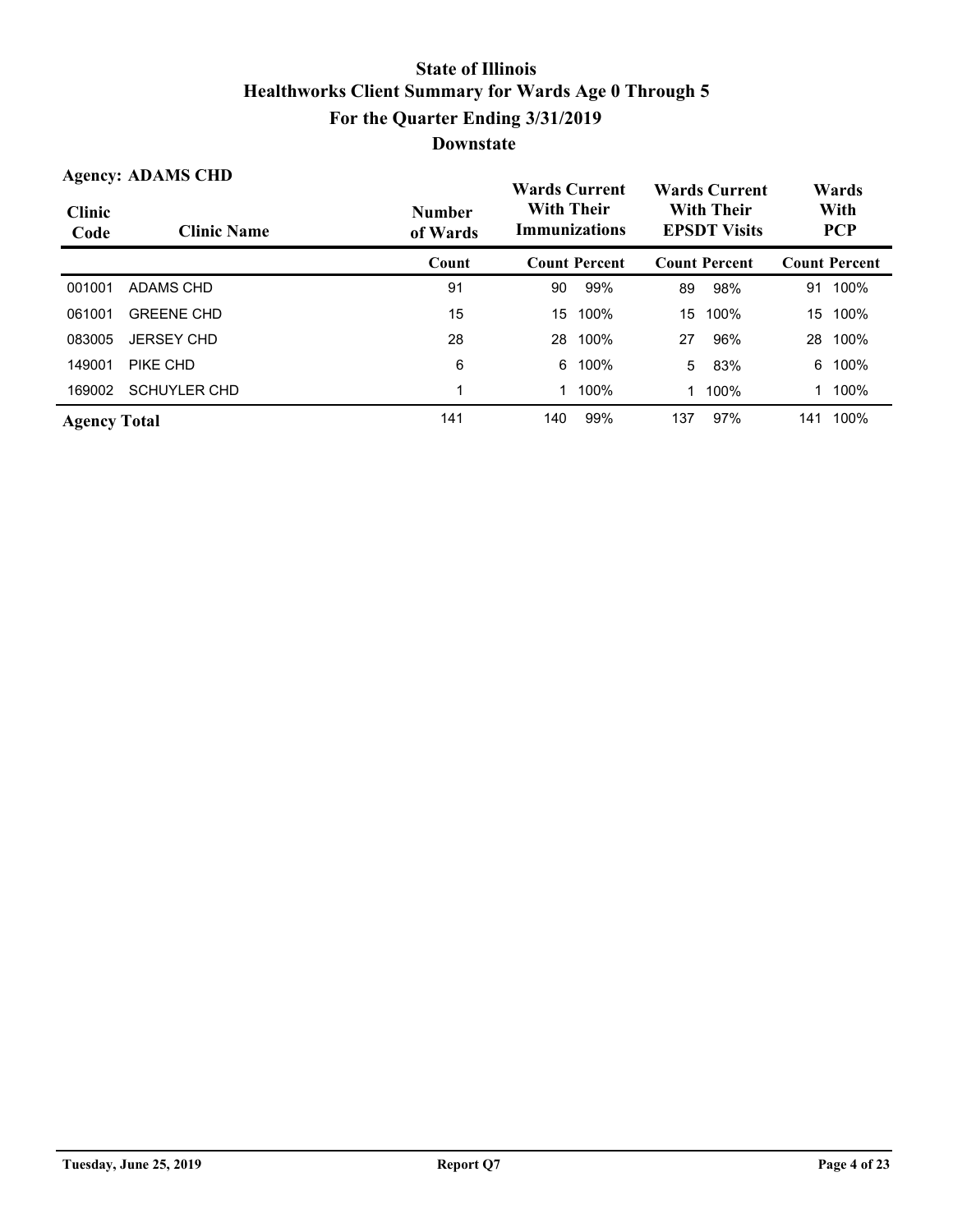|                       | <b>Agency: CHAMPAIGN-URBANA PHD</b> | <b>Wards Current</b>      |     |                                           |     | <b>Wards Current</b>                     | Wards |                      |  |
|-----------------------|-------------------------------------|---------------------------|-----|-------------------------------------------|-----|------------------------------------------|-------|----------------------|--|
| <b>Clinic</b><br>Code | <b>Clinic Name</b>                  | <b>Number</b><br>of Wards |     | <b>With Their</b><br><b>Immunizations</b> |     | <b>With Their</b><br><b>EPSDT Visits</b> |       | With<br><b>PCP</b>   |  |
|                       |                                     | Count                     |     | <b>Count Percent</b>                      |     | <b>Count Percent</b>                     |       | <b>Count Percent</b> |  |
| 019001                | CHAMPAIGN-URBANA PHD - CHAMPAI      | 117                       | 114 | 97%                                       | 114 | 97%                                      | 117   | 100%                 |  |
| 053001                | FORD CHD                            | 7                         |     | 100%                                      |     | 100%                                     |       | 100%                 |  |
| 075001                | <b>IROQUOIS COUNTY</b>              | 15                        | 14  | 93%                                       | 15  | 100%                                     | 15    | 100%                 |  |
| <b>Agency Total</b>   |                                     | 139                       | 135 | 97%                                       | 136 | 98%                                      | 139   | 100%                 |  |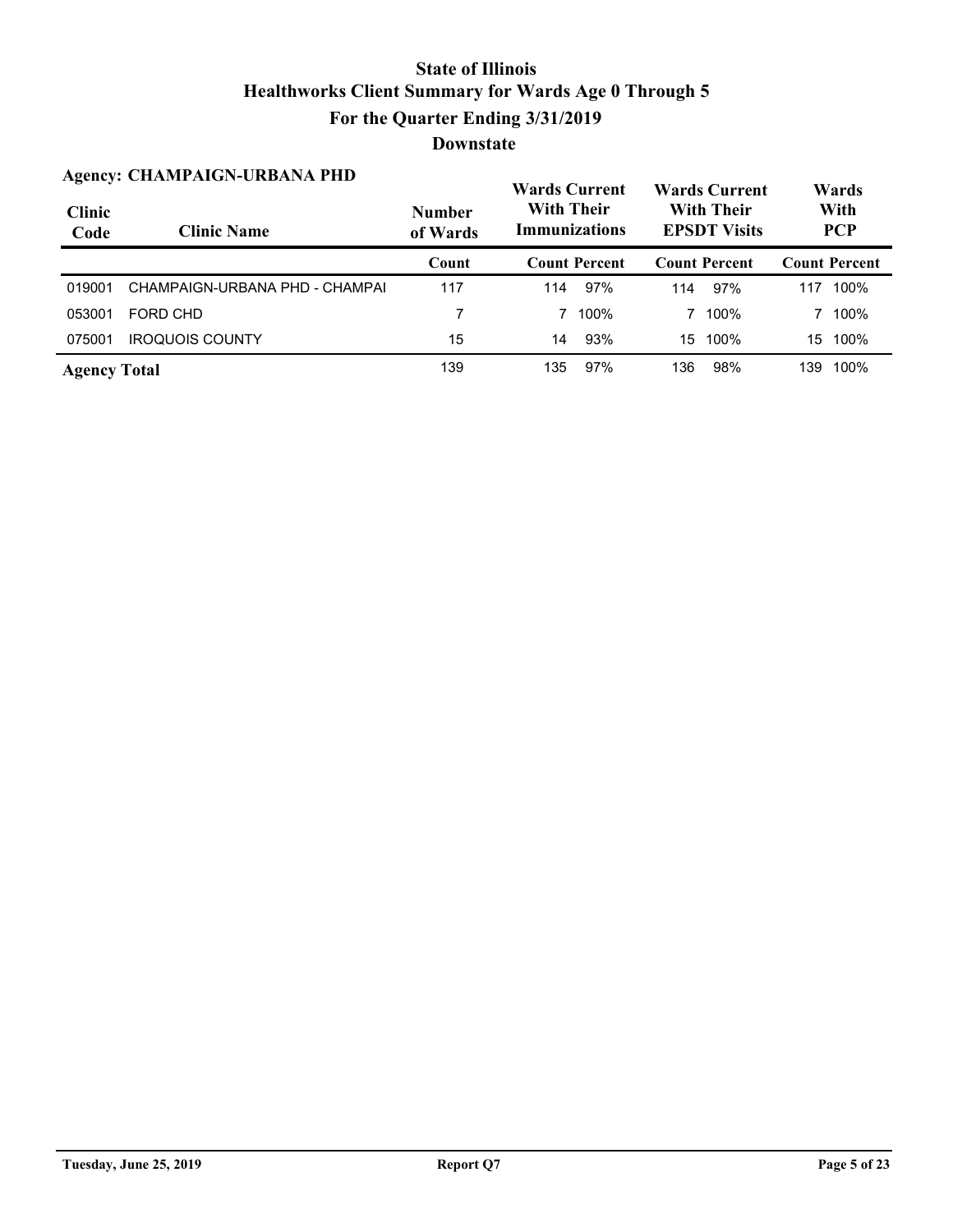|                       | <b>Agency: DUPAGE CHD</b>     |                           | <b>Wards Current</b>                      |                      | <b>Wards Current</b>                     |                      | Wards |                      |
|-----------------------|-------------------------------|---------------------------|-------------------------------------------|----------------------|------------------------------------------|----------------------|-------|----------------------|
| <b>Clinic</b><br>Code | <b>Clinic Name</b>            | <b>Number</b><br>of Wards | <b>With Their</b><br><b>Immunizations</b> |                      | <b>With Their</b><br><b>EPSDT Visits</b> |                      |       | With<br><b>PCP</b>   |
|                       |                               | Count                     |                                           | <b>Count Percent</b> |                                          | <b>Count Percent</b> |       | <b>Count Percent</b> |
| 031047                | AUNT MARTHA'S AURORA          | 69                        | 69                                        | 100%                 | 67                                       | 97%                  | 69    | 100%                 |
| 043002                | DUPAGE CHD - WHEATON          | 110                       | 107                                       | 97%                  | 106                                      | 96%                  | 110   | 100%                 |
| 093001                | KENDALL COUNTY HEALTH & HUMAN | 23                        | 23                                        | 100%                 | 22                                       | 96%                  | 23    | 100%                 |
| 089015                | VNA FOX VALLEY - KANE         |                           | 0                                         | $0\%$                | 1                                        | 100%                 |       | 100%                 |
| <b>Agency Total</b>   |                               | 203                       | 199                                       | 98%                  | 196                                      | 97%                  | 203   | 100%                 |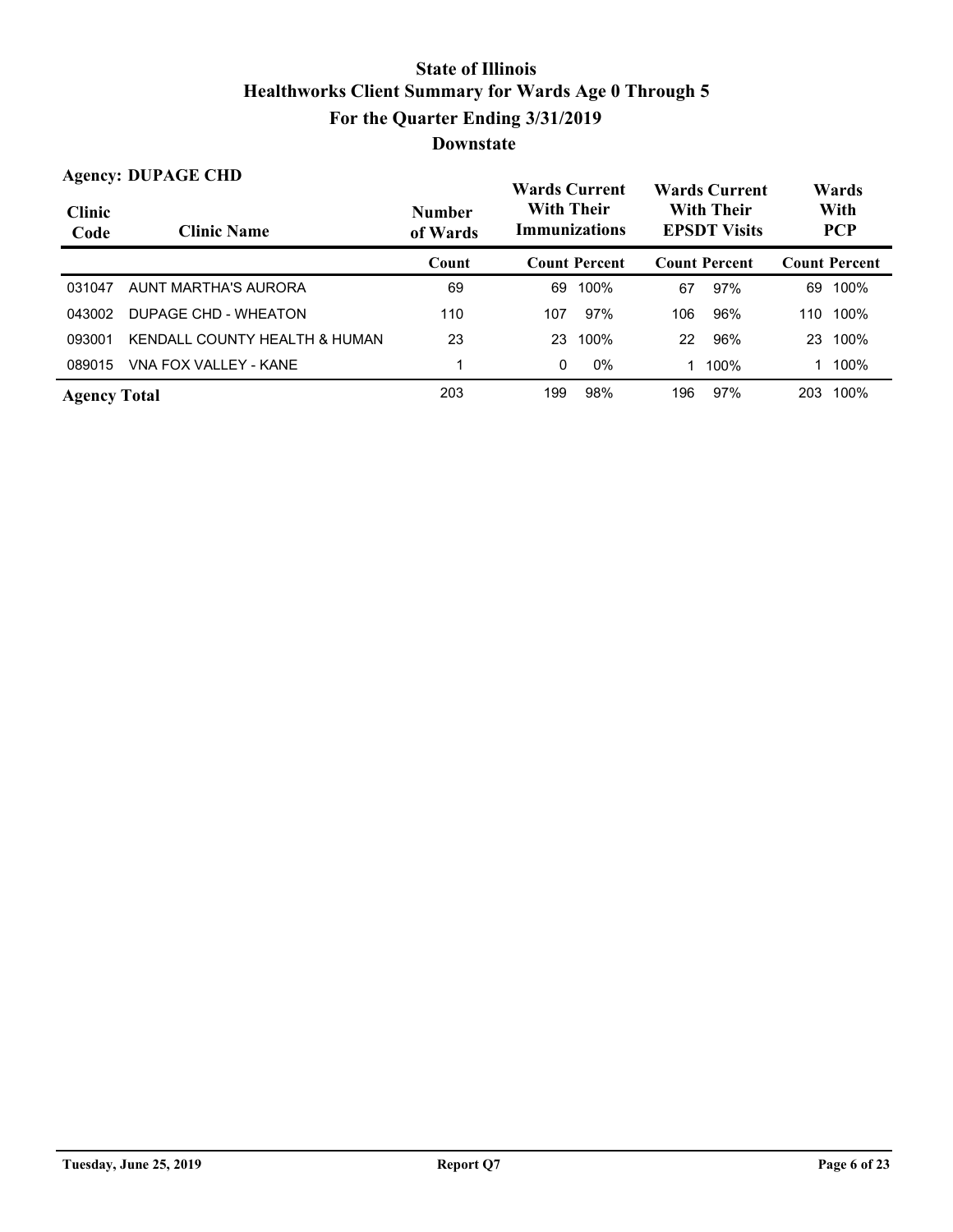| <b>Agency: EFFINGHAM CHD</b> |                             |                           |                                                                   |                      |                                          | <b>Wards Current</b> | Wards |                      |  |
|------------------------------|-----------------------------|---------------------------|-------------------------------------------------------------------|----------------------|------------------------------------------|----------------------|-------|----------------------|--|
| <b>Clinic</b><br>Code        | <b>Clinic Name</b>          | <b>Number</b><br>of Wards | <b>Wards Current</b><br><b>With Their</b><br><b>Immunizations</b> |                      | <b>With Their</b><br><b>EPSDT Visits</b> |                      |       | With<br><b>PCP</b>   |  |
|                              |                             | Count                     |                                                                   | <b>Count Percent</b> |                                          | <b>Count Percent</b> |       | <b>Count Percent</b> |  |
| 025002                       | <b>CLAY CHD</b>             | 14                        |                                                                   | 14 100%              | 10                                       | 71%                  |       | 14 100%              |  |
| 033001                       | <b>CRAWFORD CHD</b>         | 29                        | 29                                                                | 100%                 | 27                                       | 93%                  | 29    | 100%                 |  |
| 049001                       | EFFINGHAM CHD               | 41                        | 41                                                                | 100%                 | 37                                       | 90%                  | 41    | 100%                 |  |
| 051077                       | <b>FAYETTE CHD</b>          | 31                        | 31                                                                | 100%                 | 27                                       | 87%                  | 30    | 97%                  |  |
| 065003                       | <b>HAMILTON CHD</b>         | 11                        | 10                                                                | 91%                  | 11                                       | 100%                 | 11    | 100%                 |  |
| 159001                       | JASPER - RICHLAND - OLNEY   | 16                        | 15                                                                | 94%                  | 16                                       | 100%                 | 16    | 100%                 |  |
| 079001                       | <b>JASPER CHD - NEWTON</b>  | 10                        | 8                                                                 | 80%                  | 10                                       | 100%                 | 10    | 100%                 |  |
| 081001                       | <b>JEFFERSON CHD</b>        | 49                        | 49                                                                | 100%                 | 43                                       | 88%                  | 49    | 100%                 |  |
| 101001                       | <b>LAWRENCE CHD</b>         | 13                        | 13                                                                | 100%                 | 13                                       | 100%                 | 13    | 100%                 |  |
| 121002                       | <b>MARION CHD-CENTRALIA</b> | 37                        | 36                                                                | 97%                  | 37                                       | 100%                 | 37    | 100%                 |  |
| 121001                       | <b>MARION CHD-SALEM</b>     | 50                        | 48                                                                | 96%                  | 48                                       | 96%                  | 50    | 100%                 |  |
| 185001                       | <b>WABASH CHD</b>           | 15                        | 15                                                                | 100%                 | 14                                       | 93%                  | 15    | 100%                 |  |
| 191002                       | <b>WAYNE CHD - WAYNE</b>    | 23                        | 21                                                                | 91%                  | 23                                       | 100%                 | 23    | 100%                 |  |
| <b>Agency Total</b>          |                             | 339                       | 330                                                               | 97%                  | 316                                      | 93%                  |       | 338 100%             |  |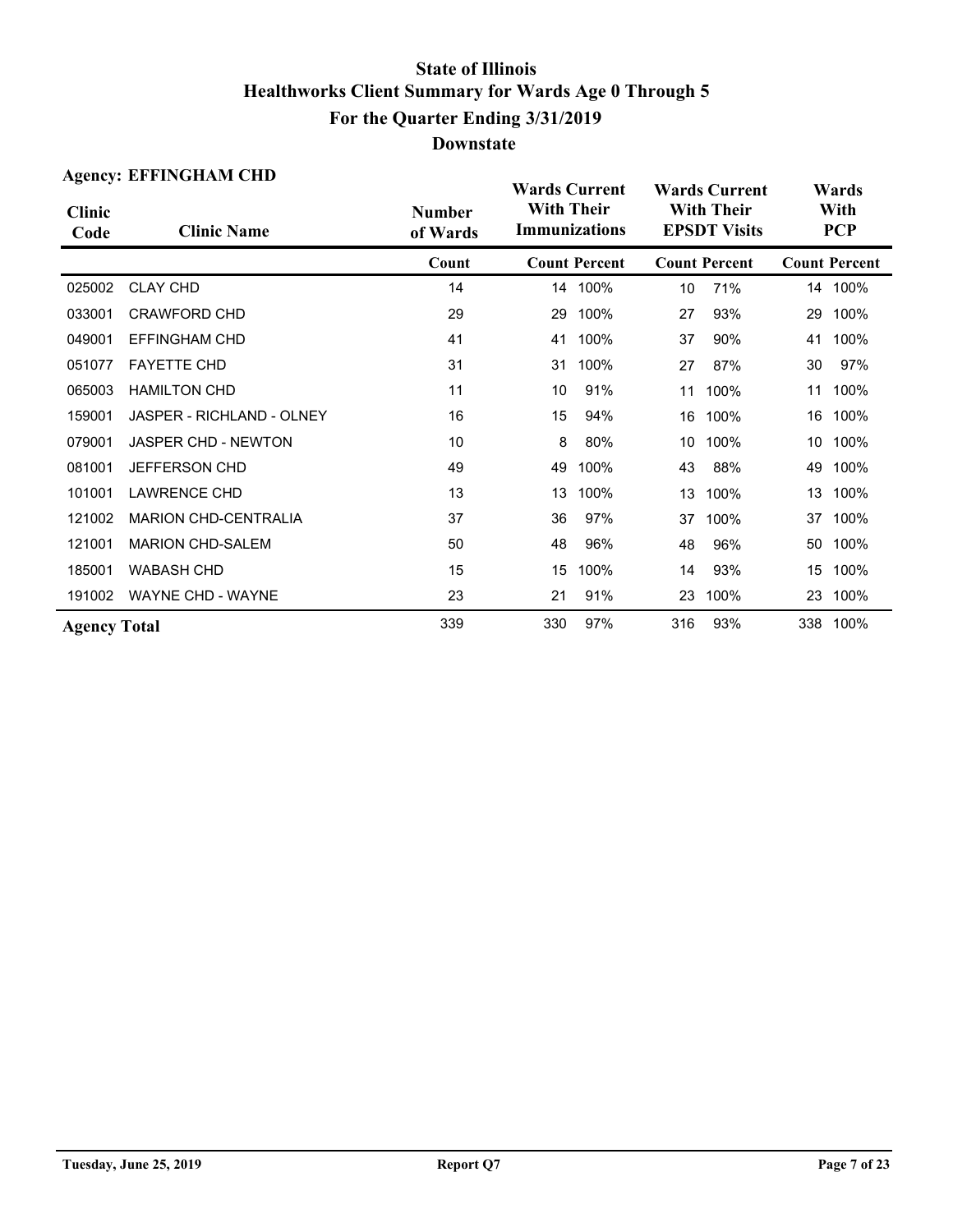|                       | <b>Agency: JACKSON CHD</b>     |                           | <b>Wards Current</b>                      |                      | <b>Wards Current</b>                     |     | Wards |                      |
|-----------------------|--------------------------------|---------------------------|-------------------------------------------|----------------------|------------------------------------------|-----|-------|----------------------|
| <b>Clinic</b><br>Code | <b>Clinic Name</b>             | <b>Number</b><br>of Wards | <b>With Their</b><br><b>Immunizations</b> |                      | <b>With Their</b><br><b>EPSDT Visits</b> |     |       | With<br><b>PCP</b>   |
|                       |                                | Count                     |                                           | <b>Count Percent</b> | <b>Count Percent</b>                     |     |       | <b>Count Percent</b> |
| 165001                | EGYPTIAN PUBLIC AND MENTAL HD  | 61                        | 59                                        | 97%                  | 60                                       | 98% | 61    | 100%                 |
| 199003                | FRANKLIN/WILLIAMSON CHD - MARI | 137                       | 136                                       | 99%                  | 133                                      | 97% | 137   | 100%                 |
| 077001                | <b>JACKSON CHD</b>             | 38                        | 38                                        | 100%                 | 37                                       | 97% | 38    | 100%                 |
| 145002                | PERRY CHD - PINCKNEYVILLE      | 14                        | 14                                        | 100%                 | 12                                       | 86% | 14    | 100%                 |
| <b>Agency Total</b>   |                                | 250                       | 247                                       | 99%                  | 242                                      | 97% | 250   | 100%                 |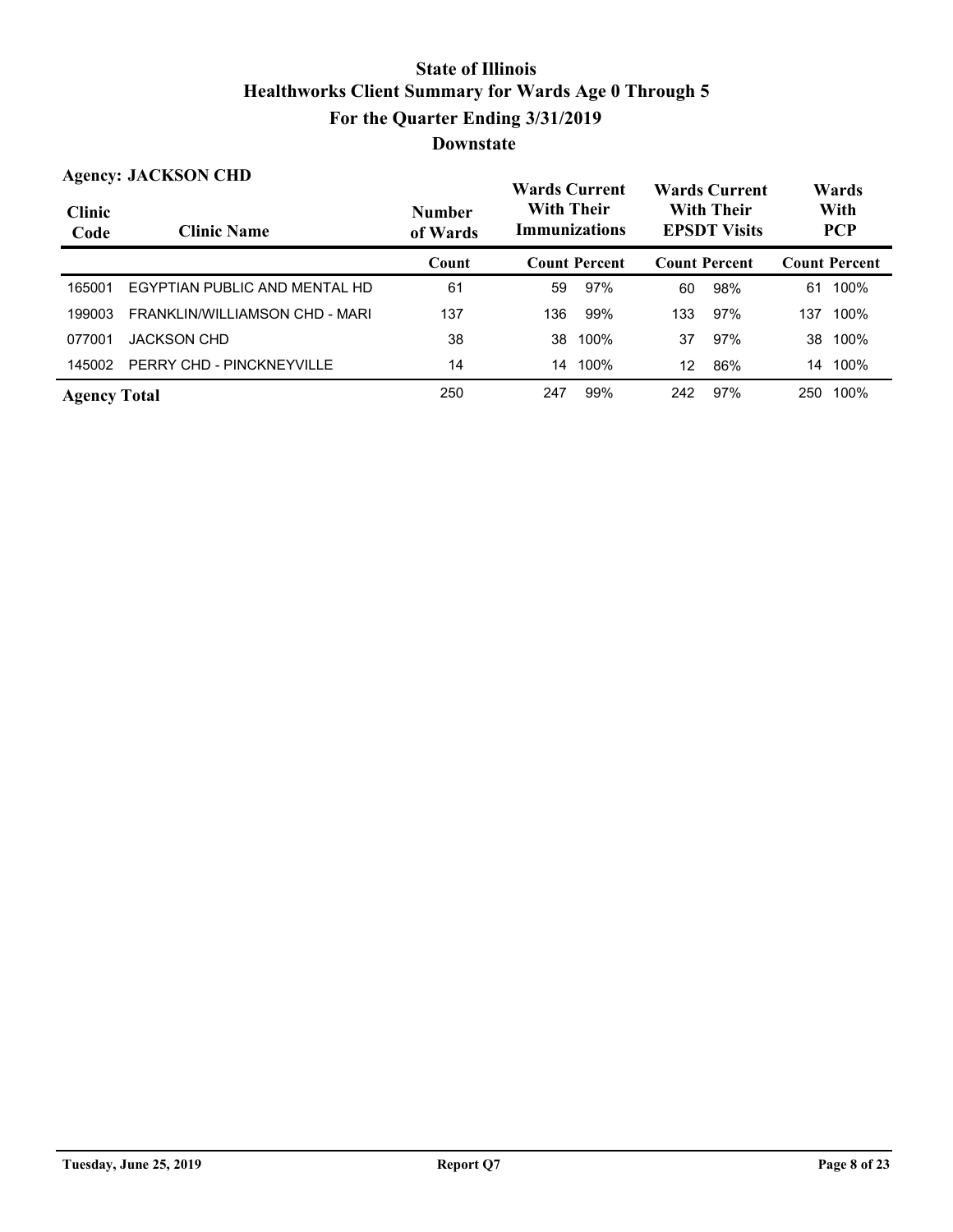| <b>Clinic</b><br>Code | <b>Agency: KANKAKEE CHD-BRADLEY</b><br><b>Clinic Name</b> | <b>Number</b><br>of Wards | <b>Wards Current</b><br><b>With Their</b><br><b>Immunizations</b> | <b>Wards Current</b><br><b>With Their</b><br><b>EPSDT Visits</b> |                      |
|-----------------------|-----------------------------------------------------------|---------------------------|-------------------------------------------------------------------|------------------------------------------------------------------|----------------------|
|                       |                                                           | Count                     | <b>Count Percent</b>                                              | <b>Count Percent</b>                                             | <b>Count Percent</b> |
| 091008                | KANKAKEE CHD                                              | 34                        | 94%<br>32                                                         | 94%<br>32                                                        | 34 100%              |
| <b>Agency Total</b>   |                                                           | 34                        | 94%<br>32                                                         | 94%<br>32                                                        | 34 100%              |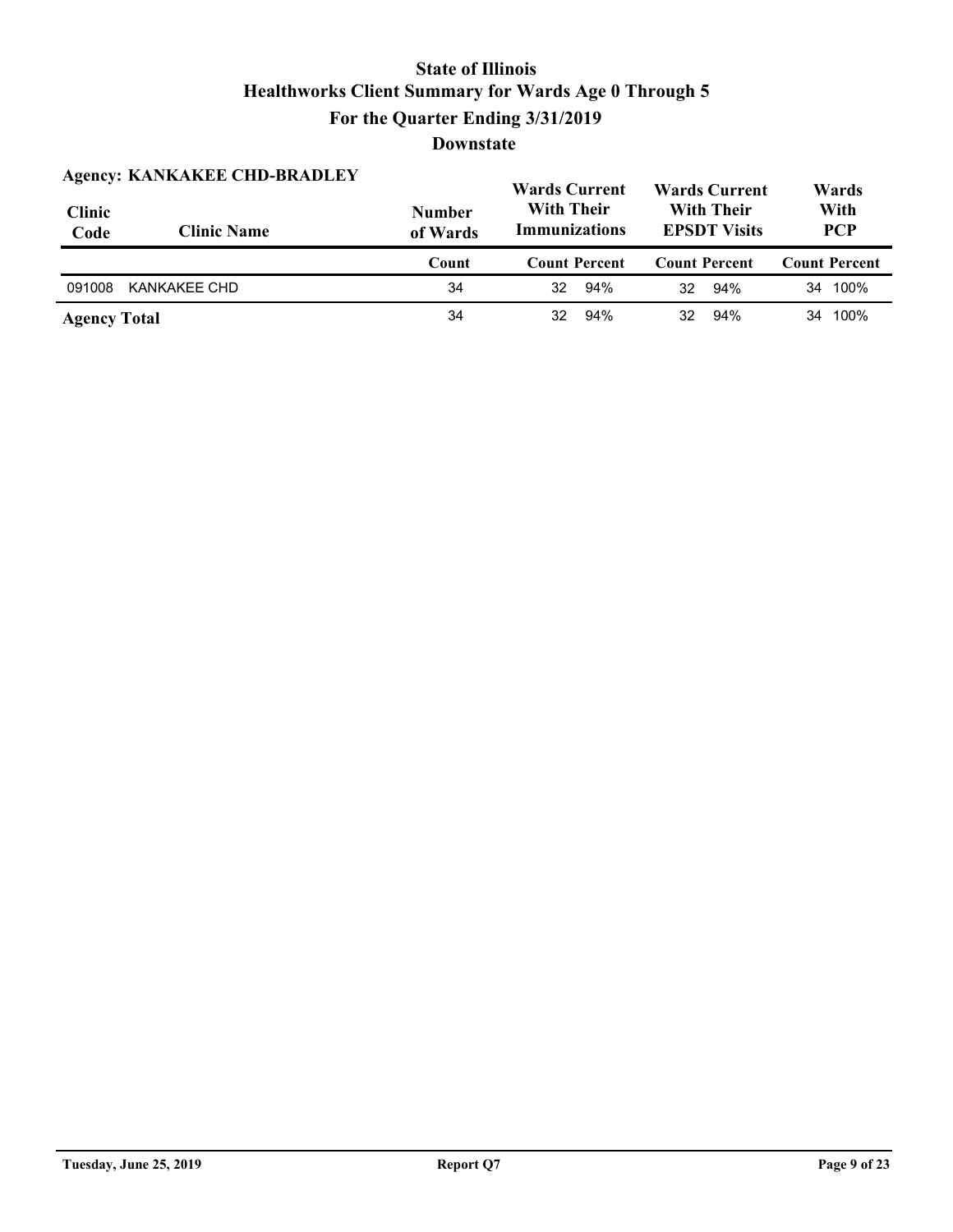| <b>Agency: LAKE CHD</b><br><b>Clinic</b> |                    | <b>Number</b> | <b>Wards Current</b><br><b>With Their</b> |                      | <b>Wards Current</b><br><b>With Their</b> |                      | Wards<br>With |                      |
|------------------------------------------|--------------------|---------------|-------------------------------------------|----------------------|-------------------------------------------|----------------------|---------------|----------------------|
| Code                                     | <b>Clinic Name</b> | of Wards      | <b>Immunizations</b>                      |                      | <b>EPSDT Visits</b>                       |                      | <b>PCP</b>    |                      |
|                                          |                    | Count         |                                           | <b>Count Percent</b> |                                           | <b>Count Percent</b> |               | <b>Count Percent</b> |
| 097006                                   | LAKE CHD - GRAND   | 145           | 141                                       | 97%                  | 130                                       | 90%                  |               | 145 100%             |
| <b>Agency Total</b>                      |                    | 145           | 141                                       | 97%                  | 130                                       | 90%                  |               | 145 100%             |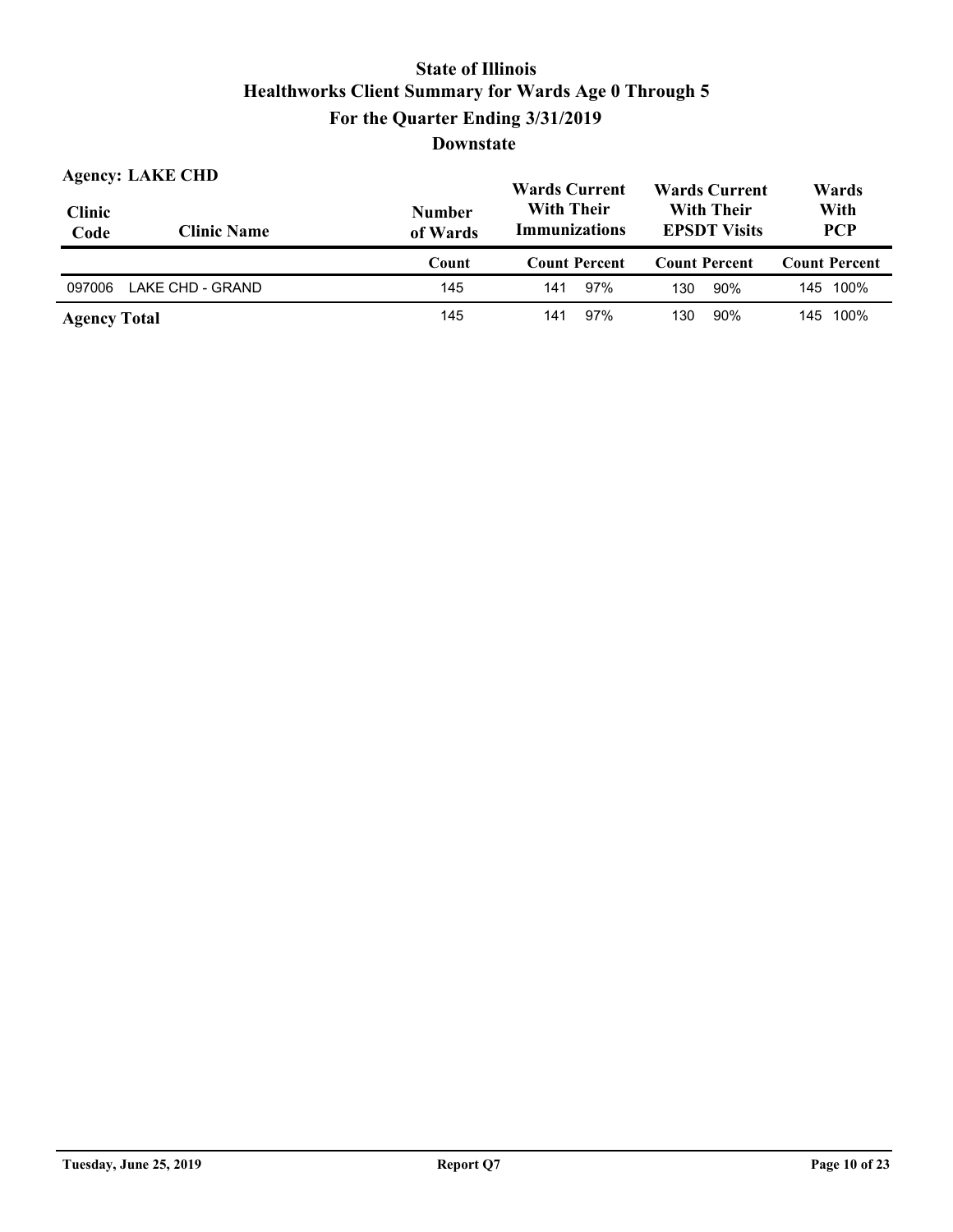| <b>Agency: LASALLE CHD</b> |                    |                           | <b>Wards Current</b>                      |                                          | Wards                |  |
|----------------------------|--------------------|---------------------------|-------------------------------------------|------------------------------------------|----------------------|--|
| <b>Clinic</b><br>Code      | <b>Clinic Name</b> | <b>Number</b><br>of Wards | <b>With Their</b><br><b>Immunizations</b> | <b>With Their</b><br><b>EPSDT Visits</b> | With<br><b>PCP</b>   |  |
|                            |                    |                           |                                           |                                          |                      |  |
|                            |                    | Count                     | <b>Count Percent</b>                      | <b>Count Percent</b>                     | <b>Count Percent</b> |  |
| 099004                     | LASALLE CHD        | 46                        | 100%<br>46.                               | 46 100%                                  | 46 100%              |  |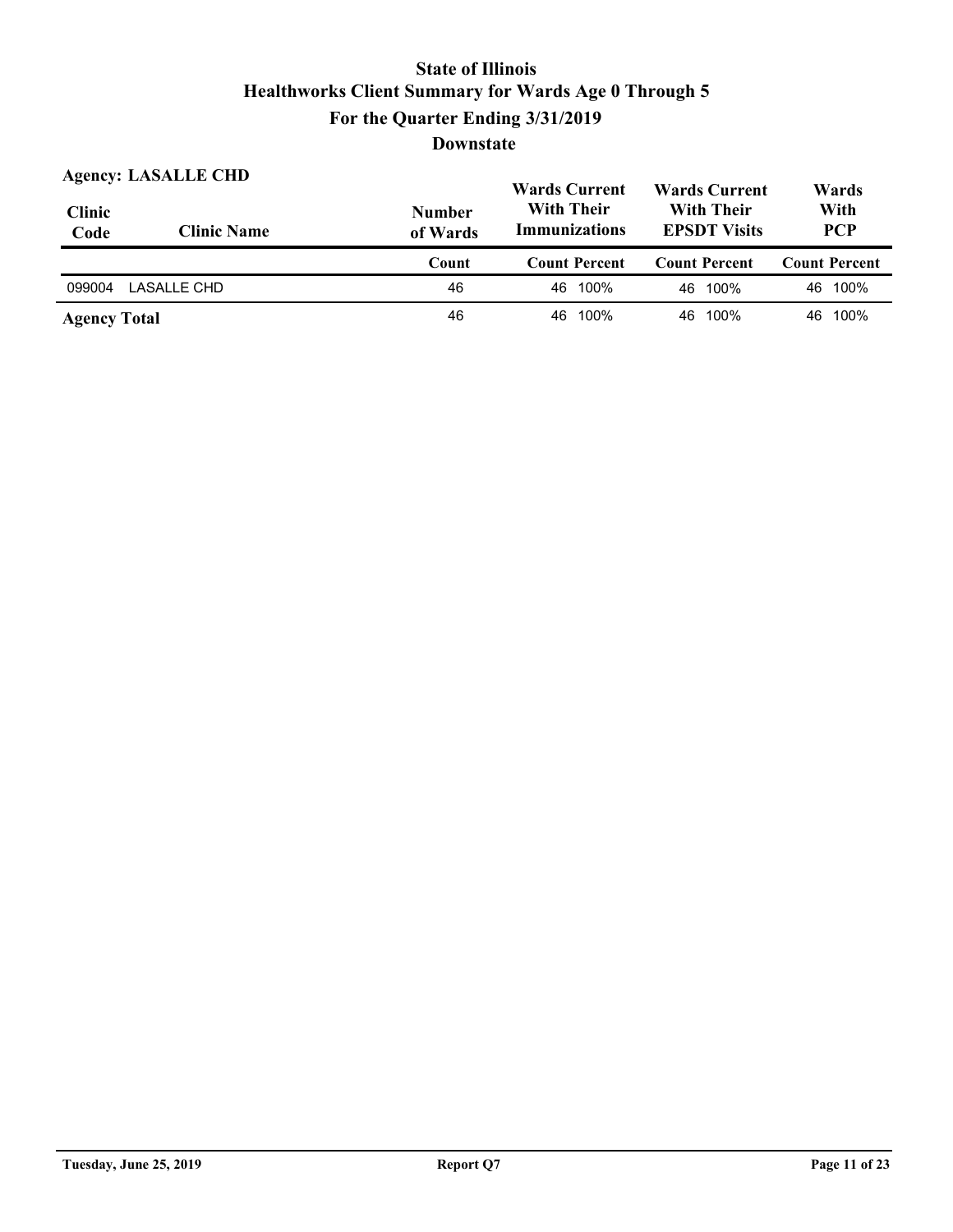| <b>Agency: LOGAN CHD</b> |                                                 |       | <b>Wards Current</b>                      |                      |     | <b>Wards Current</b>                     | Wards           |                      |  |
|--------------------------|-------------------------------------------------|-------|-------------------------------------------|----------------------|-----|------------------------------------------|-----------------|----------------------|--|
| <b>Clinic</b><br>Code    | <b>Number</b><br><b>Clinic Name</b><br>of Wards |       | <b>With Their</b><br><b>Immunizations</b> |                      |     | <b>With Their</b><br><b>EPSDT Visits</b> |                 | With<br><b>PCP</b>   |  |
|                          |                                                 | Count |                                           | <b>Count Percent</b> |     | <b>Count Percent</b>                     |                 | <b>Count Percent</b> |  |
| 017002                   | <b>CASS CHD - BEARDSTOWN</b>                    | 22    | 22                                        | 100%                 | 22  | 100%                                     | 22 <sub>2</sub> | 100%                 |  |
| 021077                   | <b>CHRISTIAN CHD</b>                            | 27    | 25                                        | 93%                  | 22  | 81%                                      | 27              | 100%                 |  |
| 057006                   | <b>FULTON CHD</b>                               | 36    | 35                                        | 97%                  | 31  | 86%                                      | 36              | 100%                 |  |
| 107002                   | <b>LOGAN CHD</b>                                | 35    | 35                                        | 100%                 | 34  | 97%                                      | 35              | 100%                 |  |
| 125001                   | <b>MASON CHD</b>                                | 14    | 13                                        | 93%                  | 14  | 100%                                     | 14              | 100%                 |  |
| 135001                   | MONTGOMERY CHD                                  | 13    | 13                                        | 100%                 | 12  | 92%                                      | 13              | 100%                 |  |
| 135003                   | MONTGOMERY CHD - LITCHFIELD                     | 12    | 12                                        | 100%                 | 11  | 92%                                      | 12 <sup>°</sup> | 100%                 |  |
| 137077                   | <b>MORGAN CHD</b>                               | 32    | 31                                        | 97%                  | 29  | 91%                                      | 32              | 100%                 |  |
| 167004                   | <b>SANGAMON CHD</b>                             | 193   | 186                                       | 96%                  | 157 | 81%                                      | 190             | 98%                  |  |
| 179001                   | <b>TAZEWELL CHD</b>                             | 190   | 188                                       | 99%                  | 180 | 95%                                      | 190             | 100%                 |  |
| <b>Agency Total</b>      |                                                 | 574   | 560                                       | 98%                  | 512 | 89%                                      | 571             | 99%                  |  |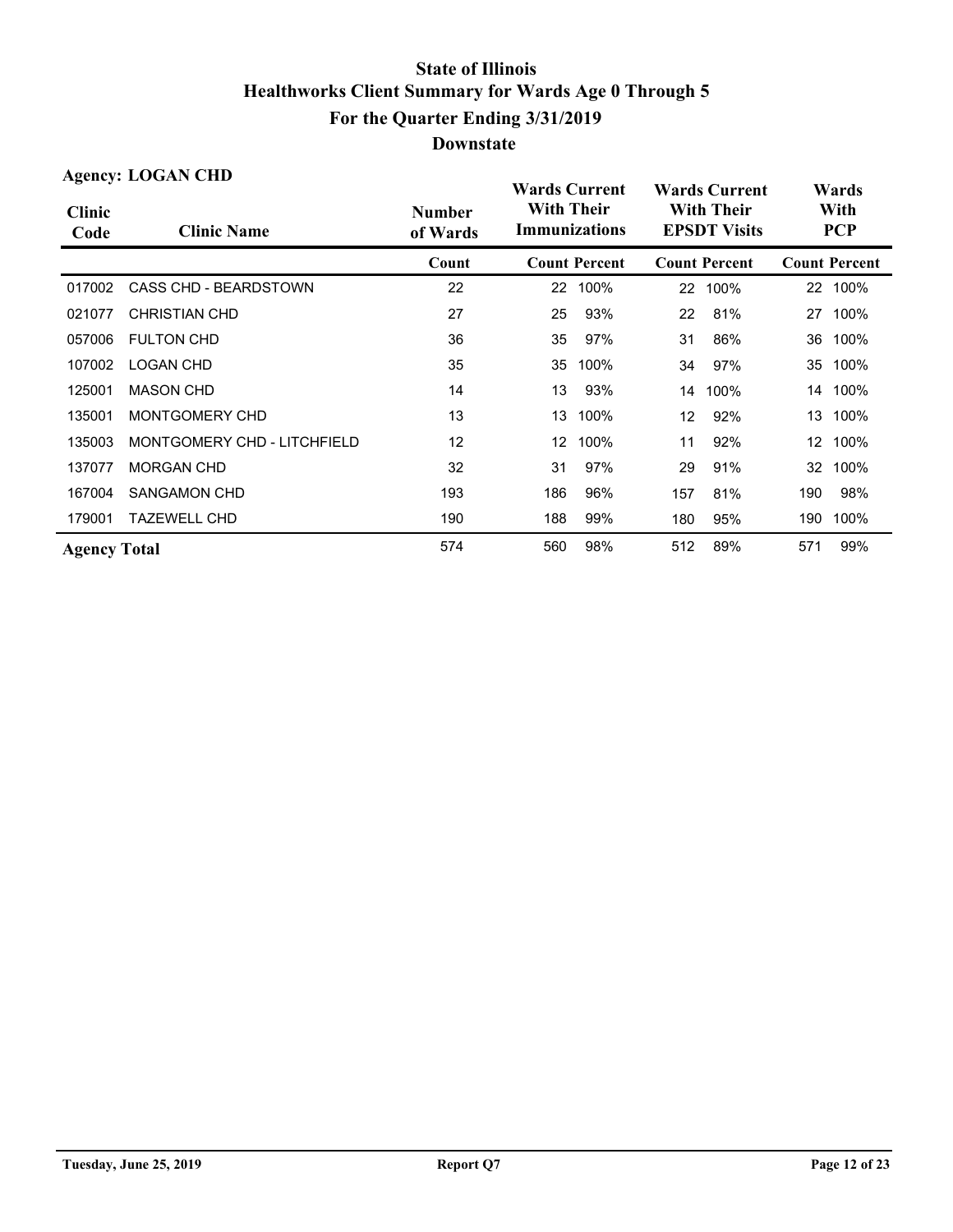| <b>Agency: MACON CHD</b> |                       |                           | <b>Wards Current</b>               |                      | <b>Wards Current</b>                     |                      | Wards |                      |                    |  |
|--------------------------|-----------------------|---------------------------|------------------------------------|----------------------|------------------------------------------|----------------------|-------|----------------------|--------------------|--|
| <b>Clinic</b><br>Code    | <b>Clinic Name</b>    | <b>Number</b><br>of Wards | <b>With Their</b><br>Immunizations |                      | <b>With Their</b><br><b>EPSDT Visits</b> |                      |       |                      | With<br><b>PCP</b> |  |
|                          |                       | Count                     |                                    | <b>Count Percent</b> |                                          | <b>Count Percent</b> |       | <b>Count Percent</b> |                    |  |
| 023001                   | <b>CLARK CHD</b>      | 20                        | 19                                 | 95%                  | 20                                       | 100%                 | 20    | 100%                 |                    |  |
| 029002                   | COLES CHD             | 22                        | 21                                 | 95%                  | 22                                       | 100%                 | 22    | 100%                 |                    |  |
| 035003                   | <b>CUMBERLAND CHD</b> | 16                        | 15                                 | 94%                  | 16                                       | 100%                 |       | 16 100%              |                    |  |
| 041004                   | DOUGLAS CHD           | 14                        |                                    | 14 100%              | 14                                       | 100%                 |       | 14 100%              |                    |  |
| 045005                   | <b>EDGAR CHD</b>      | 13                        | 13                                 | 100%                 | 12                                       | 92%                  | 13    | 100%                 |                    |  |
| 115001                   | <b>MACON CHD</b>      | 126                       | 124                                | 98%                  | 115                                      | 91%                  | 126   | 100%                 |                    |  |
| 139002                   | <b>MOULTRIE CHD</b>   | 15                        | 14                                 | 93%                  | 15                                       | 100%                 | 15    | 100%                 |                    |  |
| 173001                   | SHELBY CHD            | 24                        | 23                                 | 96%                  | 23                                       | 96%                  | 24    | 100%                 |                    |  |
| <b>Agency Total</b>      |                       | 250                       | 243                                | 97%                  | 237                                      | 95%                  | 250   | 100%                 |                    |  |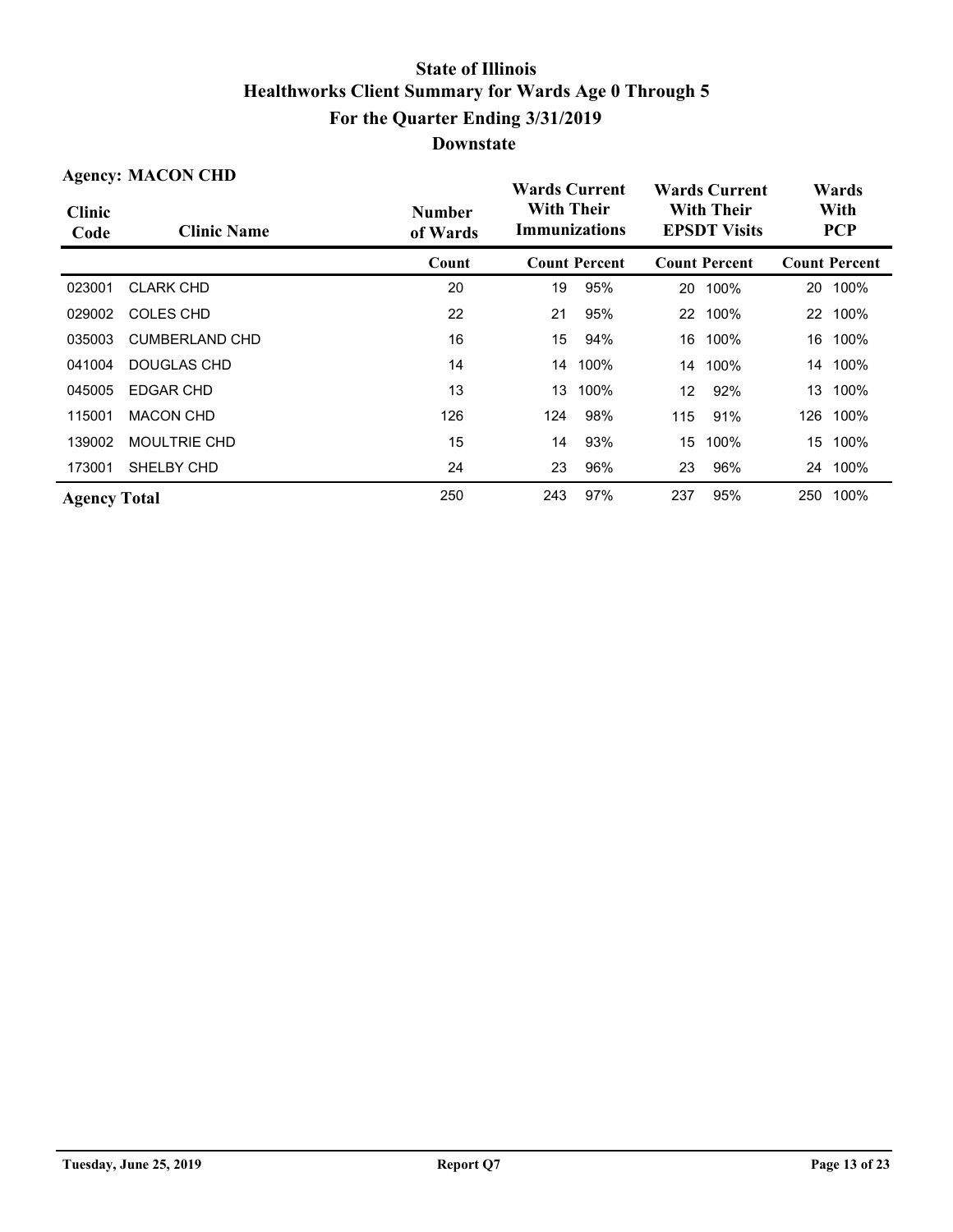|                       | <b>Agency: MCHENRY CHD</b> |                           | <b>Wards Current</b>                                                                  | <b>Wards Current</b> | Wards                |  |
|-----------------------|----------------------------|---------------------------|---------------------------------------------------------------------------------------|----------------------|----------------------|--|
| <b>Clinic</b><br>Code | <b>Clinic Name</b>         | <b>Number</b><br>of Wards | <b>With Their</b><br><b>With Their</b><br><b>Immunizations</b><br><b>EPSDT Visits</b> |                      | With<br><b>PCP</b>   |  |
|                       |                            |                           |                                                                                       |                      |                      |  |
|                       |                            | Count                     | <b>Count Percent</b>                                                                  | <b>Count Percent</b> | <b>Count Percent</b> |  |
| 111002                | <b>MCHENRY CHD</b>         | 65                        | 95%<br>62                                                                             | 98%<br>64            | 65 100%              |  |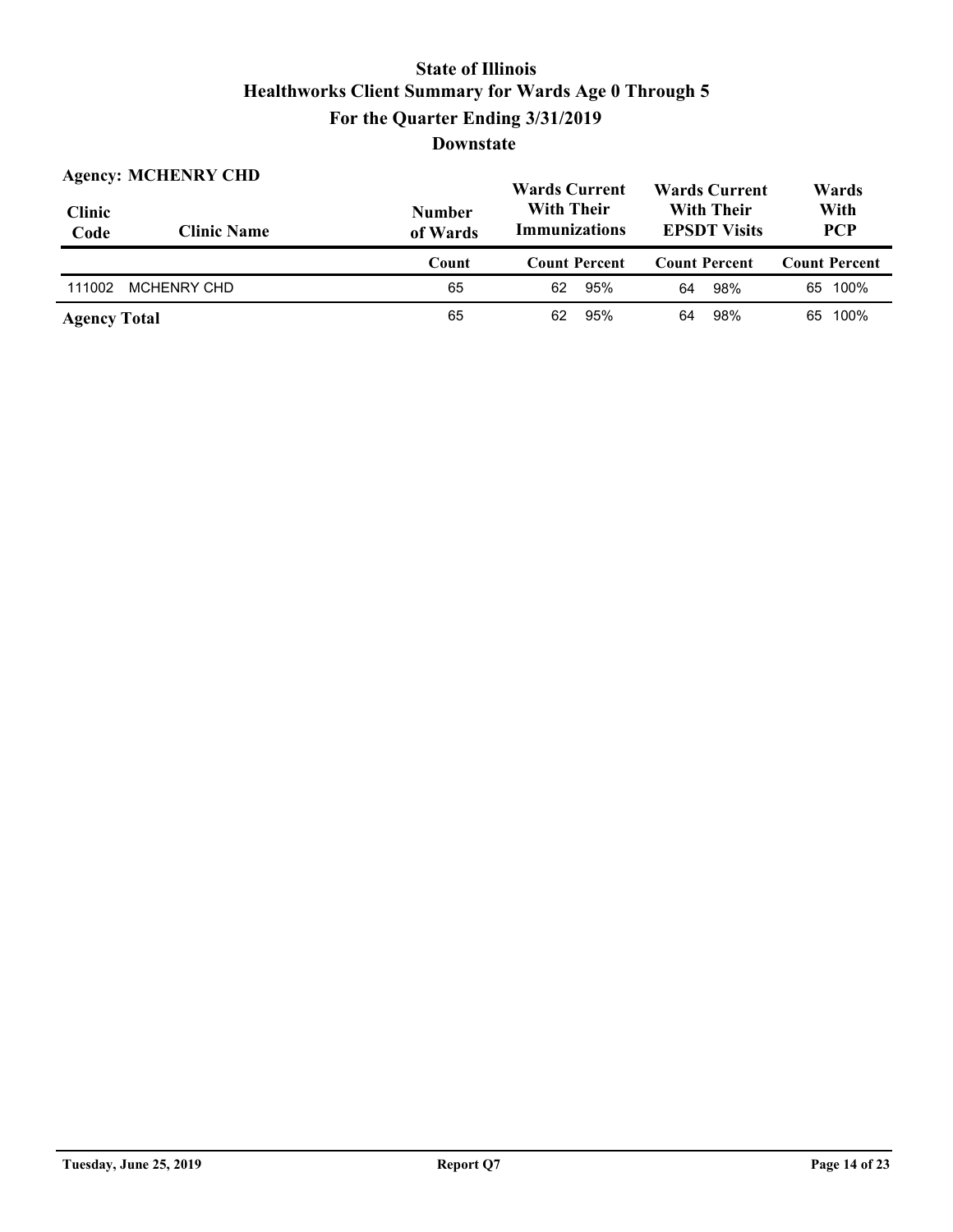|                       | <b>Agency: MCLEAN CHD</b>    | <b>Wards Current</b>      |     |                                           |     | <b>Wards Current</b>                     | Wards |                      |
|-----------------------|------------------------------|---------------------------|-----|-------------------------------------------|-----|------------------------------------------|-------|----------------------|
| <b>Clinic</b><br>Code | <b>Clinic Name</b>           | <b>Number</b><br>of Wards |     | <b>With Their</b><br><b>Immunizations</b> |     | <b>With Their</b><br><b>EPSDT Visits</b> |       | With<br><b>PCP</b>   |
|                       |                              | Count                     |     | <b>Count Percent</b>                      |     | <b>Count Percent</b>                     |       | <b>Count Percent</b> |
| 147003                | DEWITT/PIATT BI CHD - PIATT  | 4                         |     | 4 100%                                    |     | 4 100%                                   |       | 4 100%               |
| 039002                | DEWITT-PIATT BI CHD - DEWITT | 18                        | 18  | 100%                                      | 16  | 89%                                      | 18    | 100%                 |
| 105001                | LIVINGSTON CHD               | 33                        | 32  | 97%                                       | 30  | 91%                                      | 33    | 100%                 |
| 113001                | <b>MCLEAN CHD</b>            | 86                        | 86  | 100%                                      | 69  | 80%                                      | 86    | 100%                 |
| <b>Agency Total</b>   |                              | 141                       | 140 | 99%                                       | 119 | 84%                                      | 141   | 100%                 |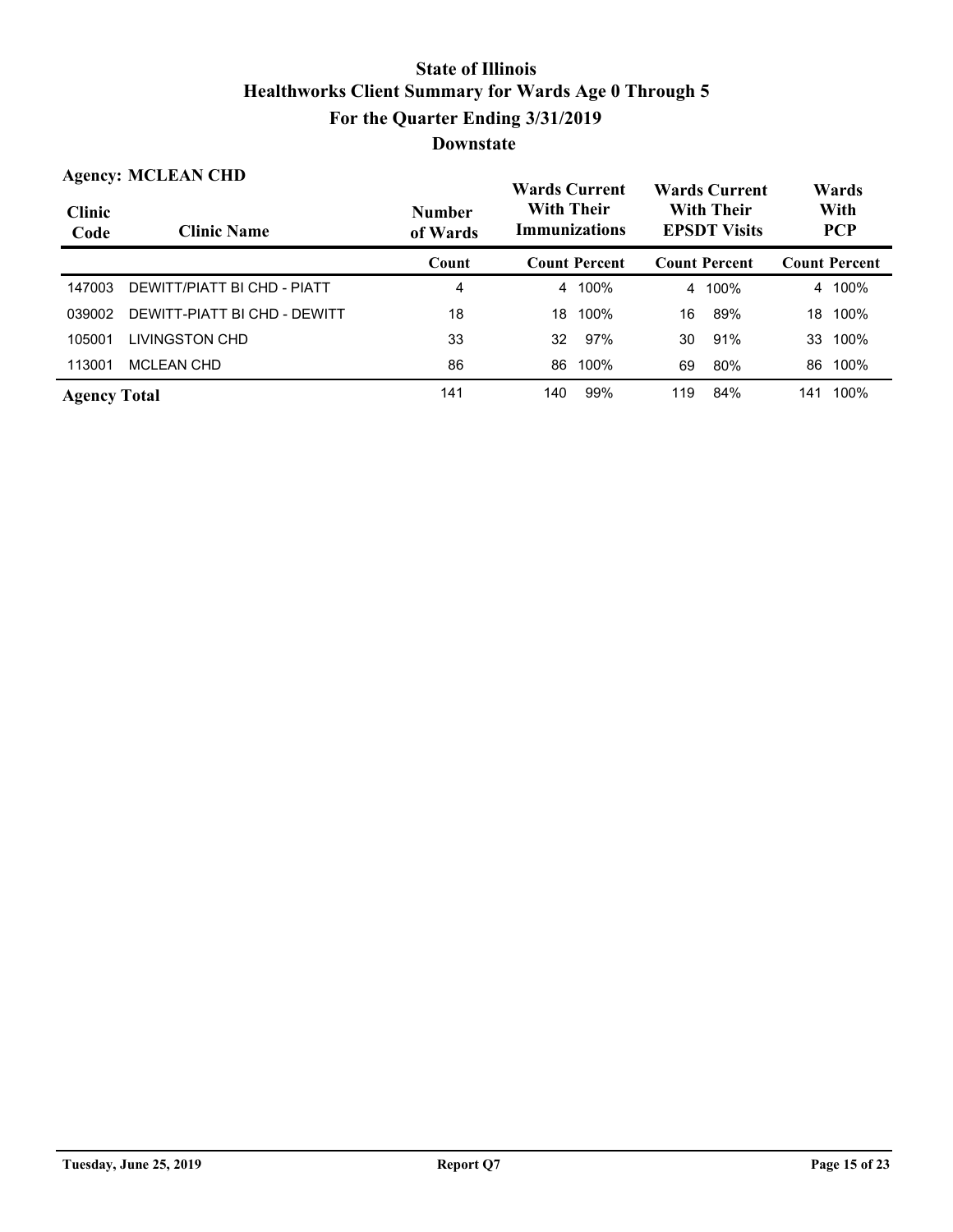| <b>Agency: PEORIA CITY/CHD</b> |                             |                           | <b>Wards Current</b>                      | <b>Wards Current</b>                     | Wards                |  |
|--------------------------------|-----------------------------|---------------------------|-------------------------------------------|------------------------------------------|----------------------|--|
| <b>Clinic</b><br>Code          | <b>Clinic Name</b>          | <b>Number</b><br>of Wards | <b>With Their</b><br><b>Immunizations</b> | <b>With Their</b><br><b>EPSDT Visits</b> | With<br><b>PCP</b>   |  |
|                                |                             | Count                     | <b>Count Percent</b>                      | <b>Count Percent</b>                     | <b>Count Percent</b> |  |
| 057008                         | <b>FULTON CHD - ASTORIA</b> | 3                         | 67%                                       | 3 100%                                   | 3 100%               |  |
|                                |                             |                           |                                           |                                          |                      |  |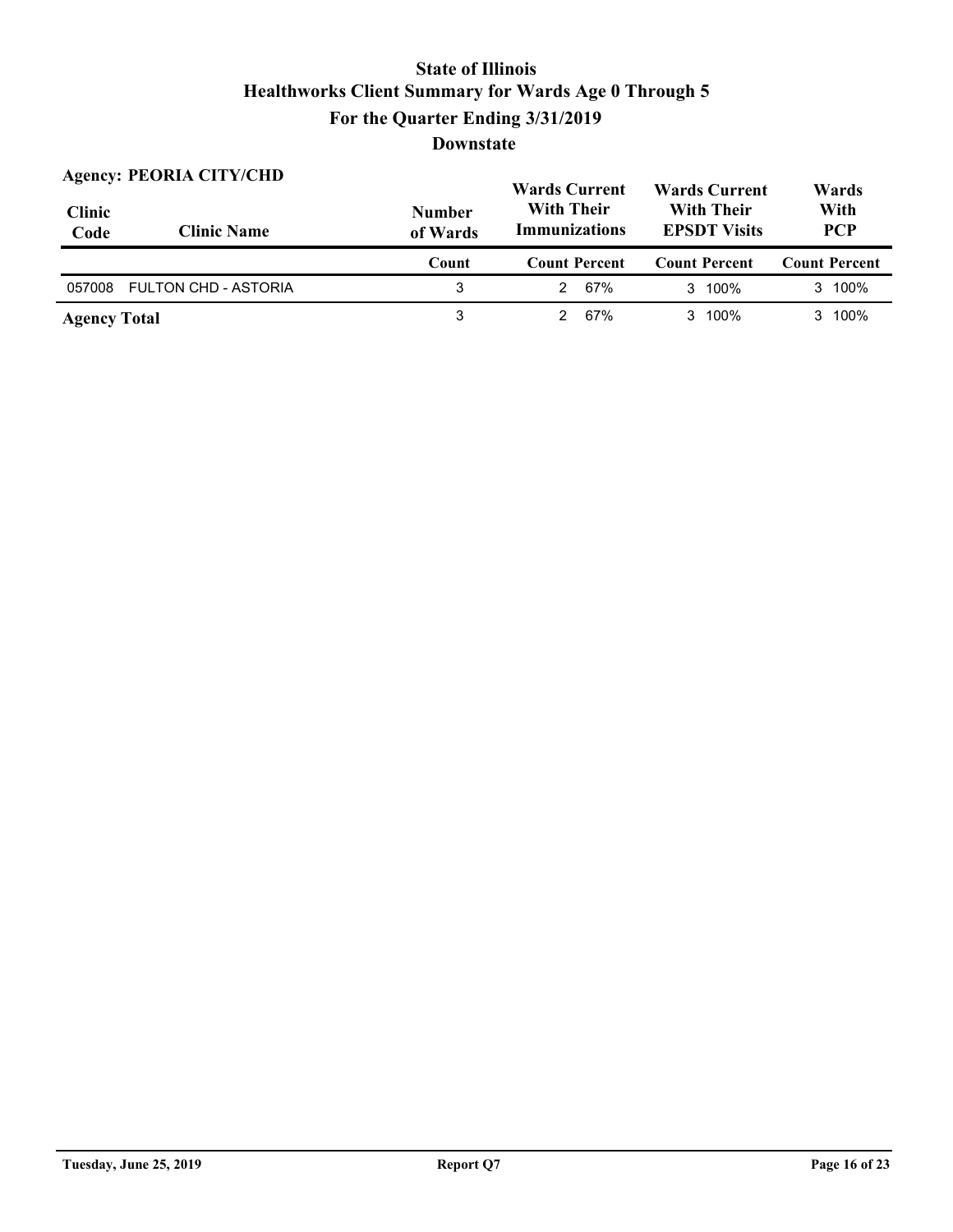| <b>Agency: ROCK ISLAND CHD</b> |                      |                           | <b>Wards Current</b>                      |      | <b>Wards Current</b>                     |                      | Wards              |                      |
|--------------------------------|----------------------|---------------------------|-------------------------------------------|------|------------------------------------------|----------------------|--------------------|----------------------|
| <b>Clinic</b><br>Code          | <b>Clinic Name</b>   | <b>Number</b><br>of Wards | <b>With Their</b><br><b>Immunizations</b> |      | <b>With Their</b><br><b>EPSDT Visits</b> |                      | With<br><b>PCP</b> |                      |
|                                |                      | Count                     | <b>Count Percent</b>                      |      |                                          | <b>Count Percent</b> |                    | <b>Count Percent</b> |
| 071004                         | <b>HENDERSON CHD</b> | 4                         | 4                                         | 100% | 4                                        | 100%                 | 4                  | 100%                 |
| 073002                         | <b>HENRY CHD</b>     | 29                        | 27                                        | 93%  | 24                                       | 83%                  | 29                 | 100%                 |
| 095001                         | KNOX CHD             | 26                        | 26                                        | 100% | 26                                       | 100%                 | 26                 | 100%                 |
| 131003                         | <b>MERCER CHD</b>    | 17                        | 17                                        | 100% | 16                                       | 94%                  | 17                 | 100%                 |
| 161001                         | ROCK ISLAND CHD      | 65                        | 65                                        | 100% | 64                                       | 98%                  | 65                 | 100%                 |
| 187001                         | <b>WARREN CHD</b>    | 10                        | 10                                        | 100% | 10                                       | 100%                 | 10                 | 100%                 |
| <b>Agency Total</b>            |                      | 151                       | 149                                       | 99%  | 144                                      | 95%                  | 151                | 100%                 |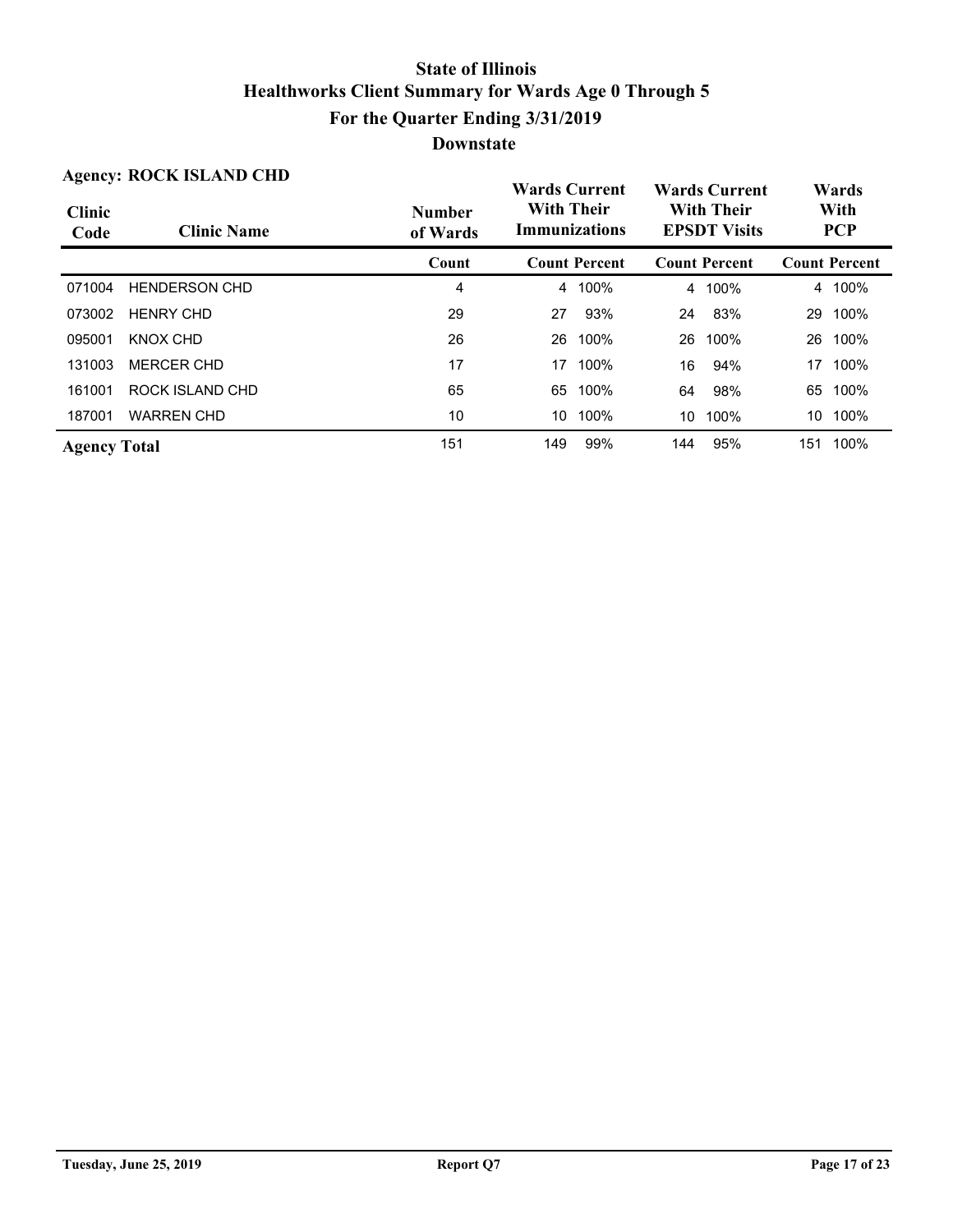| Agency. SO ILL HEALTHCANE FOUND |                               |                           | <b>Wards Current</b>                                                                  |                      | <b>Wards Current</b> |                      | Wards              |                      |
|---------------------------------|-------------------------------|---------------------------|---------------------------------------------------------------------------------------|----------------------|----------------------|----------------------|--------------------|----------------------|
| <b>Clinic</b><br>Code           | <b>Clinic Name</b>            | <b>Number</b><br>of Wards | <b>With Their</b><br><b>With Their</b><br><b>Immunizations</b><br><b>EPSDT Visits</b> |                      |                      |                      | With<br><b>PCP</b> |                      |
|                                 |                               | Count                     |                                                                                       | <b>Count Percent</b> |                      | <b>Count Percent</b> |                    | <b>Count Percent</b> |
| 005001                          | <b>BOND CHD</b>               | 14                        |                                                                                       | 14 100%              | 13                   | 93%                  |                    | 14 100%              |
| 027005                          | <b>CLINTON CHD</b>            | 10                        | 10                                                                                    | 100%                 | 10                   | 100%                 |                    | 10 100%              |
| 119002                          | COORD YTH SERV - GRANITE CITY | 117                       |                                                                                       | 117 100%             | 105                  | 90%                  |                    | 117 100%             |
| 119001                          | COORD YTH SERV - WOOD RIVER   | 130                       | 127                                                                                   | 98%                  | 119                  | 92%                  |                    | 130 100%             |
| 163001                          | <b>EAST SIDE HD</b>           | 46                        |                                                                                       | 46 100%              | 42                   | 91%                  |                    | 46 100%              |
| 163002                          | <b>EAST SIDE HD - CAHOKIA</b> | 2                         | 2                                                                                     | 100%                 | 2                    | 100%                 |                    | 2 100%               |
| 133001                          | <b>MONROE CHD</b>             | 29                        | 29                                                                                    | 100%                 | 28                   | 97%                  |                    | 29 100%              |
| 157001                          | RANDOLPH CHD                  | 28                        | 26                                                                                    | 93%                  | 24                   | 86%                  | 28                 | 100%                 |
| 163051                          | ST CLAIR CHD                  | 176                       | 164                                                                                   | 93%                  | 168                  | 95%                  | 175                | 99%                  |
| 189008                          | <b>WASHINGTON CHD</b>         | 5                         | 5                                                                                     | 100%                 | 5                    | 100%                 | 5                  | 100%                 |
| <b>Agency Total</b>             |                               | 557                       | 540                                                                                   | 97%                  | 516                  | 93%                  | 556                | 100%                 |

#### **Agency: SO ILL HEALTHCARE FOUND**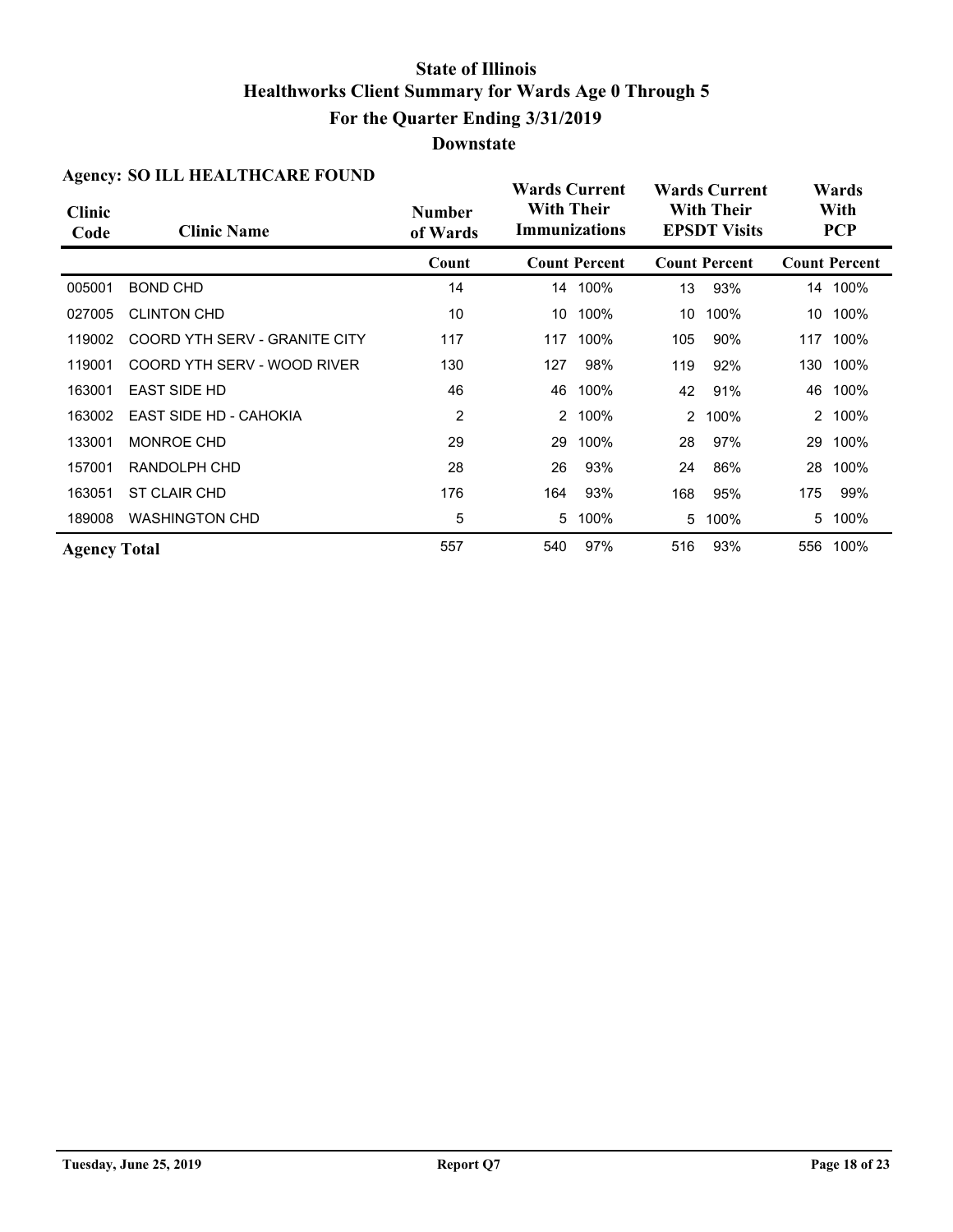$W$ <sub>ands</sub>  $C_{\text{tr}}$  $m_f = W_{\text{a} \dots \text{b}} \cap$ **Agency: SOUTHERN SEVEN HD**

| <b>Clinic</b><br>Code | Agency: SOUTHERN SEVEN HD<br><b>Clinic Name</b> | <b>Number</b><br>of Wards | <b>Wards Current</b><br><b>With Their</b><br><b>Immunizations</b> | <b>Wards Current</b><br><b>With Their</b><br><b>EPSDT Visits</b> | Wards<br>With<br><b>PCP</b> |  |
|-----------------------|-------------------------------------------------|---------------------------|-------------------------------------------------------------------|------------------------------------------------------------------|-----------------------------|--|
|                       |                                                 | Count                     | <b>Count Percent</b>                                              | <b>Count Percent</b>                                             | <b>Count Percent</b>        |  |
| 153001                | SOUTHERN 7 CHD - PULASKI                        | 83                        | 95%<br>79                                                         | 72%<br>60                                                        | 83 100%                     |  |
| <b>Agency Total</b>   |                                                 | 83                        | 95%<br>79                                                         | 72%<br>60                                                        | 83 100%                     |  |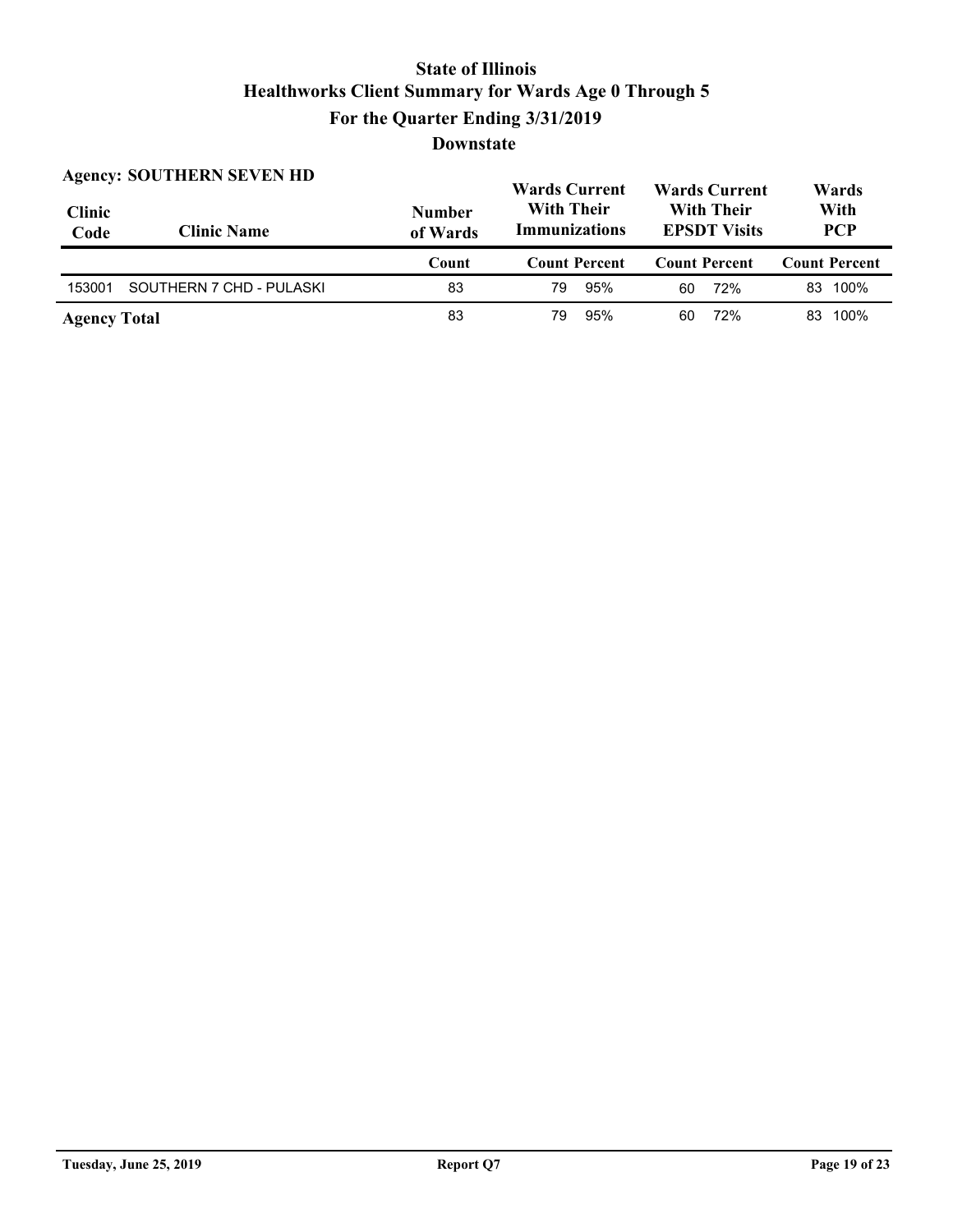| <b>Agency: TASC</b>   |                     |                           | <b>Wards Current</b>                      |      |                                          | <b>Wards Current</b> |                    | Wards                |
|-----------------------|---------------------|---------------------------|-------------------------------------------|------|------------------------------------------|----------------------|--------------------|----------------------|
| <b>Clinic</b><br>Code | <b>Clinic Name</b>  | <b>Number</b><br>of Wards | <b>With Their</b><br><b>Immunizations</b> |      | <b>With Their</b><br><b>EPSDT Visits</b> |                      | With<br><b>PCP</b> |                      |
|                       |                     | Count                     | <b>Count Percent</b>                      |      |                                          | <b>Count Percent</b> |                    | <b>Count Percent</b> |
| 123002                | <b>MARSHALL CHD</b> | 5                         | 5.                                        | 100% |                                          | 5 100%               |                    | 5 100%               |
| 143010                | TASC                | 242                       | 235                                       | 97%  | 167                                      | 69%                  |                    | 242 100%             |
| <b>Agency Total</b>   |                     | 247                       | 240                                       | 97%  | 172                                      | 70%                  | 247                | 100%                 |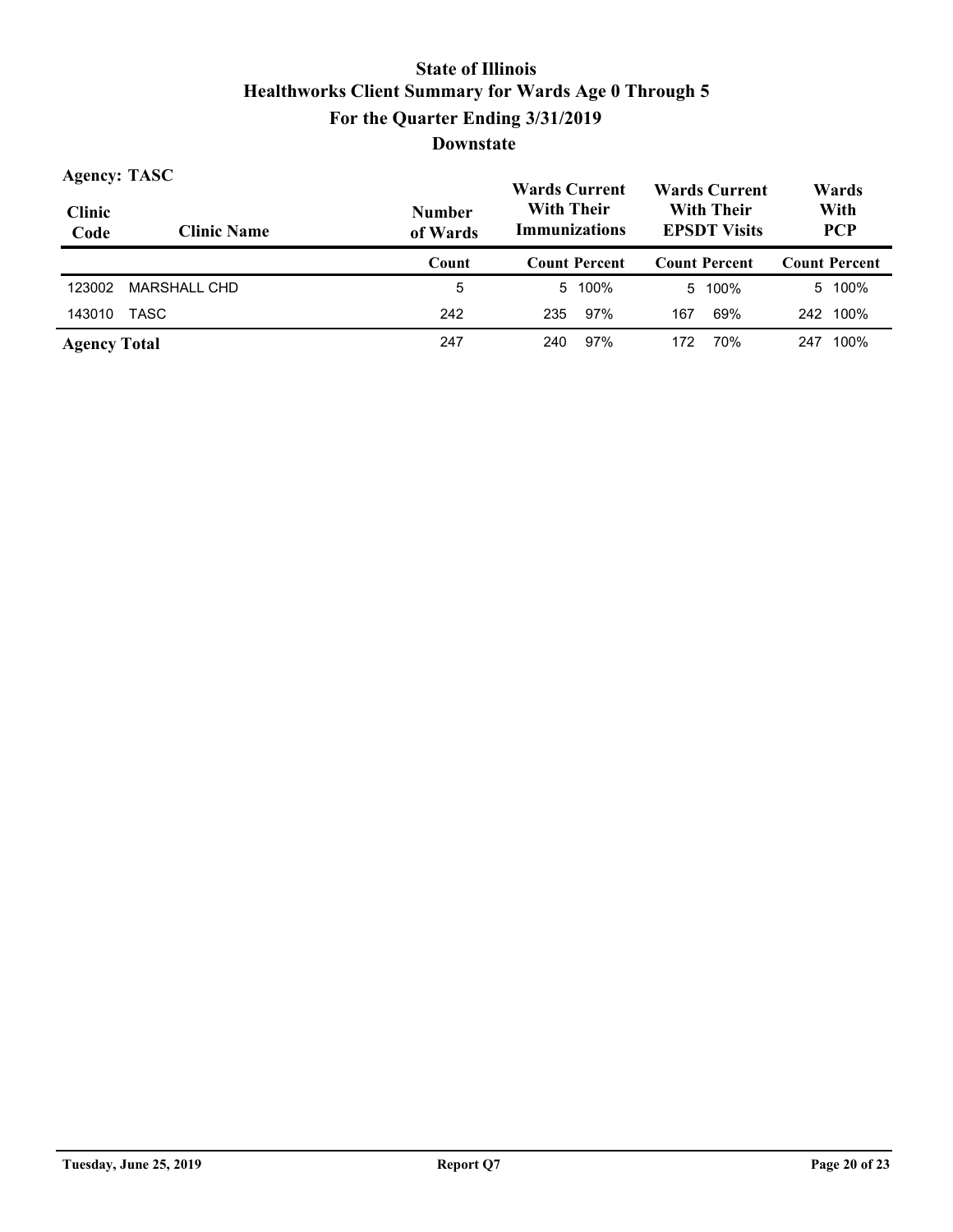|                       | <b>Agency: WILL CHD</b> |                           | <b>Wards Current</b>               |      |                                          | <b>Wards Current</b> | Wards |                      |
|-----------------------|-------------------------|---------------------------|------------------------------------|------|------------------------------------------|----------------------|-------|----------------------|
| <b>Clinic</b><br>Code | <b>Clinic Name</b>      | <b>Number</b><br>of Wards | <b>With Their</b><br>Immunizations |      | <b>With Their</b><br><b>EPSDT Visits</b> | With<br><b>PCP</b>   |       |                      |
|                       |                         | Count                     | <b>Count Percent</b>               |      |                                          | <b>Count Percent</b> |       | <b>Count Percent</b> |
| 063001                | <b>GRUNDY CHD</b>       | 13                        | 13                                 | 100% | 12                                       | 92%                  | 13    | 100%                 |
| 197001                | WILL CHD                | 170                       | 166                                | 98%  | 164                                      | 96%                  | 170   | 100%                 |
| <b>Agency Total</b>   |                         | 183                       | 179                                | 98%  | 176                                      | 96%                  | 183   | 100%                 |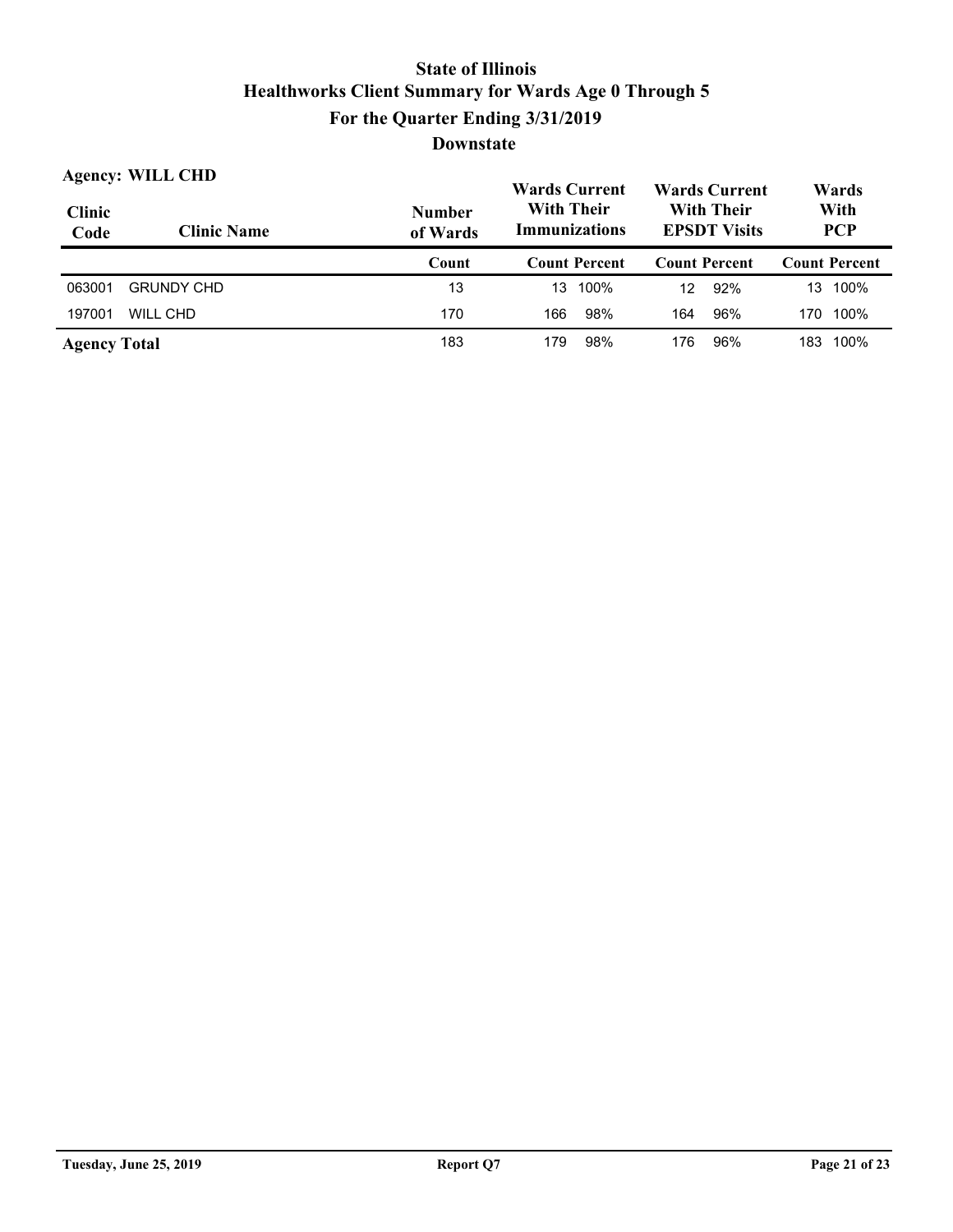| <b>Agency: WINNEBAGO CHD</b> |                      |                           | <b>Wards Current</b>               |                      | <b>Wards Current</b>                     |                      | Wards |                      |
|------------------------------|----------------------|---------------------------|------------------------------------|----------------------|------------------------------------------|----------------------|-------|----------------------|
| <b>Clinic</b><br>Code        | <b>Clinic Name</b>   | <b>Number</b><br>of Wards | <b>With Their</b><br>Immunizations |                      | <b>With Their</b><br><b>EPSDT Visits</b> |                      |       | With<br><b>PCP</b>   |
|                              |                      | Count                     |                                    | <b>Count Percent</b> |                                          | <b>Count Percent</b> |       | <b>Count Percent</b> |
| 007001                       | <b>BOONE CHD</b>     | 22                        | 20                                 | 91%                  | 21                                       | 95%                  |       | 22 100%              |
| 015002                       | CARROLL CHD          | 3                         | 3                                  | 100%                 | $\overline{2}$                           | 67%                  | 3     | 100%                 |
| 037001                       | DEKALB CHD           | 52                        | 52                                 | 100%                 | 47                                       | 90%                  |       | 52 100%              |
| 103077                       | LEE CHD              | 16                        | 16                                 | 100%                 | 16                                       | 100%                 | 16    | 100%                 |
| 141002                       | OGLE CHD - OREGON    | 32                        | 30                                 | 94%                  | 30                                       | 94%                  |       | 32 100%              |
| 177001                       | STEPHENSON CHD       | 40                        | 39                                 | 98%                  | 36                                       | 90%                  | 40    | 100%                 |
| 195001                       | <b>WHITESIDE CHD</b> | 34                        | 34                                 | 100%                 | 34                                       | 100%                 | 34    | 100%                 |
| 201001                       | <b>WINNEBAGO CHD</b> | 163                       | 159                                | 98%                  | 152                                      | 93%                  | 156   | 96%                  |
| <b>Agency Total</b>          |                      | 362                       | 353                                | 98%                  | 338                                      | 93%                  | 355   | 98%                  |